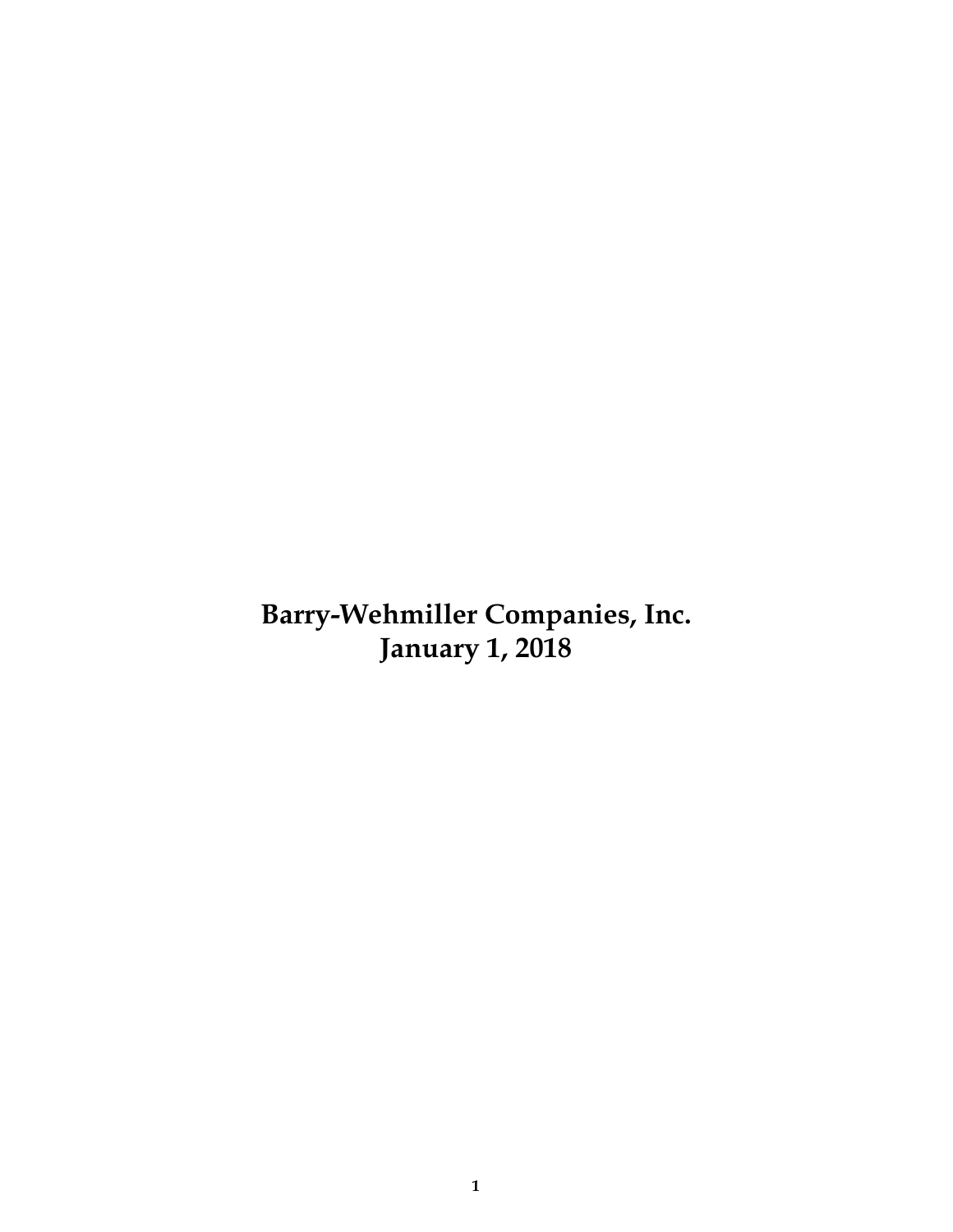# **Barry-Wehmiller Companies, Inc. Short Term Disability Plan Summary**

# **November 30, 2018**

The information contained in this document is merely a compilation of the Company's short-term disability Plan provisions for use in administering claims and is not intended to be a Plan document on which a participant may rely for benefits. The Company has reviewed and approved the summary of the Plan's provisions contained herein. The Company is the Plan Fiduciary.

The Plan provides short term disability (STD) benefits to eligible participants under the terms and conditions of the Plan. The Plan is a self-funded welfare benefit Plan (Plan). The Plan is administered by Barry-Wehmiller Companies, Inc. (Company).

Liberty Life Assurance Company of Boston (Liberty) provides non-fiduciary claim processing services to the Plan. The Plan is not insured by Liberty, and Liberty has not issued any insurance policy that would fund benefits under the Plan. Liberty is not responsible to fund the payment of any benefits under the Plan.

This document provides a summarized explanation of the Plan benefits in effect as of the date on the front page of this document. The master Plan, if any, more fully describes the terms and conditions of the Plan. If the terms of this document and the master Plan differ, the master Plan will govern. A complete copy of the master Plan, if any, is in the possession of the Company and is available for your review upon request. In the event of any changes in benefits or Plan provisions, the Company will provide you a new summary Plan description, a statement of material modification, or a supplement that describes any changes.

Possession of this document does not necessarily mean you are a participant under the Plan. This document explains the requirements for becoming a participant under the Plan. The dates on which participation begins or ceases are explained within this document. The description of Eligible Classes, as that term is defined in this document, will help you determine what benefits, if any, may apply to you.

For information, contact Barry-Wehmiller Companies, Inc..

THE PLAN MAY BE AMENDED OR TERMINATED BY Barry-Wehmiller Companies, Inc. AT ANY TIME AND FOR ANY REASON.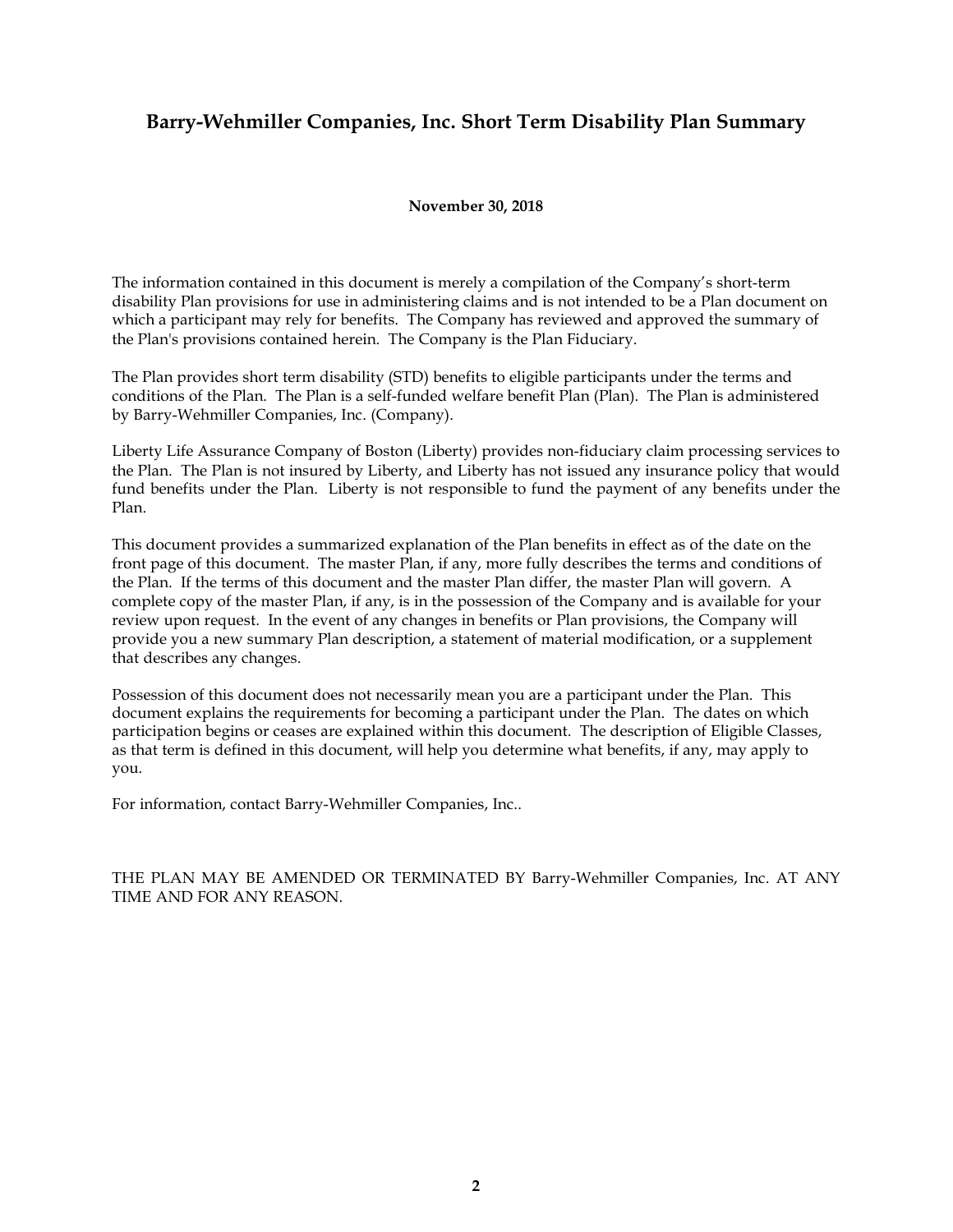# **SECTION 1 - PLAN SPECIFICATIONS**

# **ELIGIBILITY REQUIREMENTS FOR PARTICIPATION**

#### **What is the Minimum Hourly Requirement?**

Employees working a minimum of 30 regularly scheduled hours per week

# **Who is Eligible for Short Term Disability Benefits?**

- Class 1: All full-time regular Employees
- **Note:** This policy does not cover the following Employees: Temporary and Seasonal Employees and Employees who are not legal residents working in the United States.

#### **What is the Eligibility Waiting Period?**

- 1. If you are employed by the Company on the Plan effective date None
- 2. If you begin employment for the Company after the Plan effective date None

# **Are Employee Contributions Required?**

No

#### **What is the Elimination Period?**

The period for which a benefit is payable will commence following the Elimination Period shown below:

- 7 calendar days for Injury
- 7 calendar days for Sickness

Benefits will begin on the 1st day of Disability if you remain Disabled following the completion of the Elimination Period.

#### **What is the Amount of Benefits?**

100% of Covered Person's Basic Weekly Earnings for weeks 1-6. 60% of Covered Person's Basic Weekly Earnings for weeks 7-26.

#### **What is the Maximum Benefit Period?**

### **Applicable to Injury:**

The period for which a benefit is payable, following completion of the Elimination Period, for any one Disability will end on the earliest of:

- a. the end of the Disability; or
- b. the end of the 26th week of Disability for which a benefit is payable.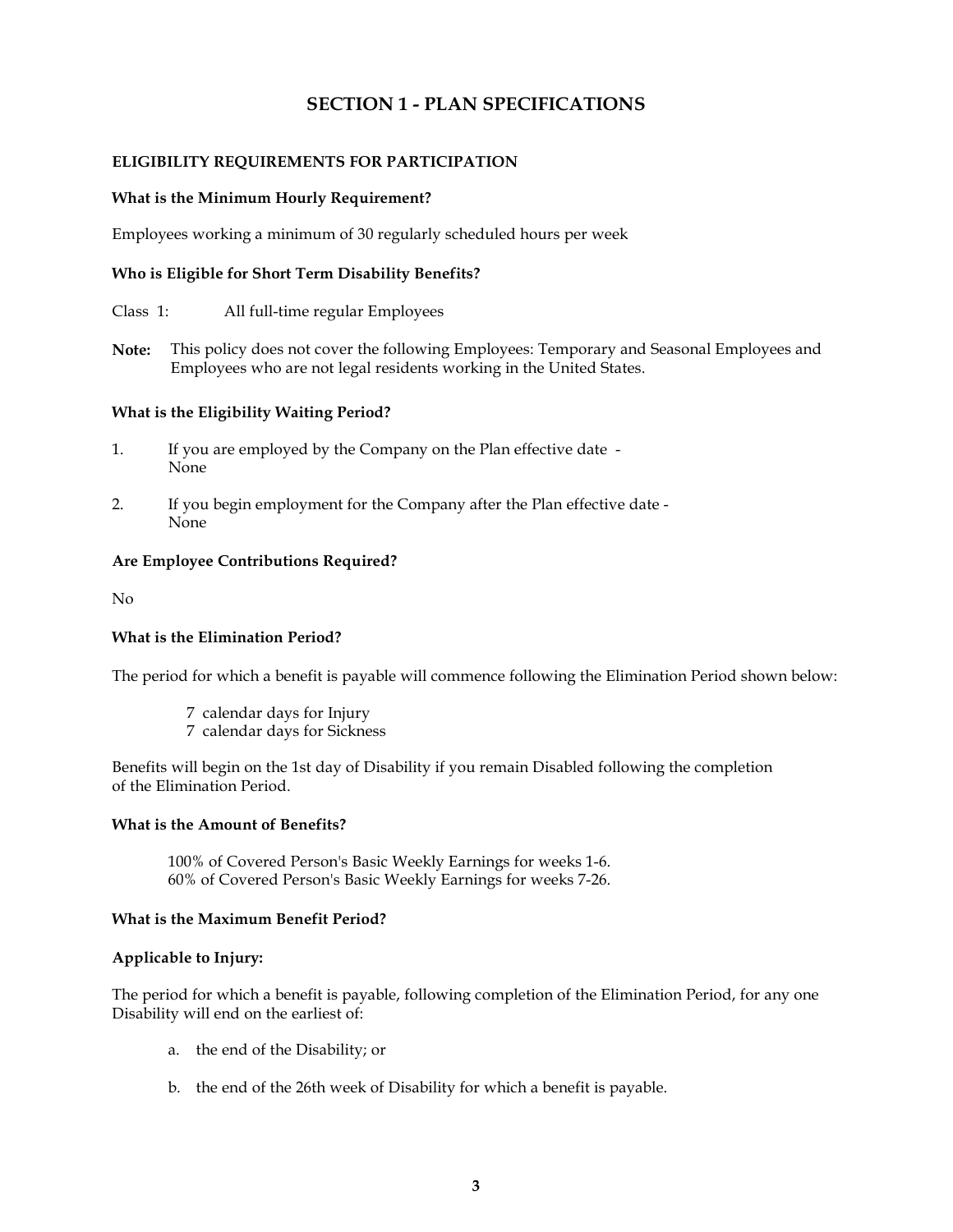# **Applicable to Sickness:**

The period for which a benefit is payable, following completion of the Elimination Period, for any one Disability will end on the earliest of:

- a. the end of the Disability; or
- b. the end of the 26th week of Disability for which a benefit is payable.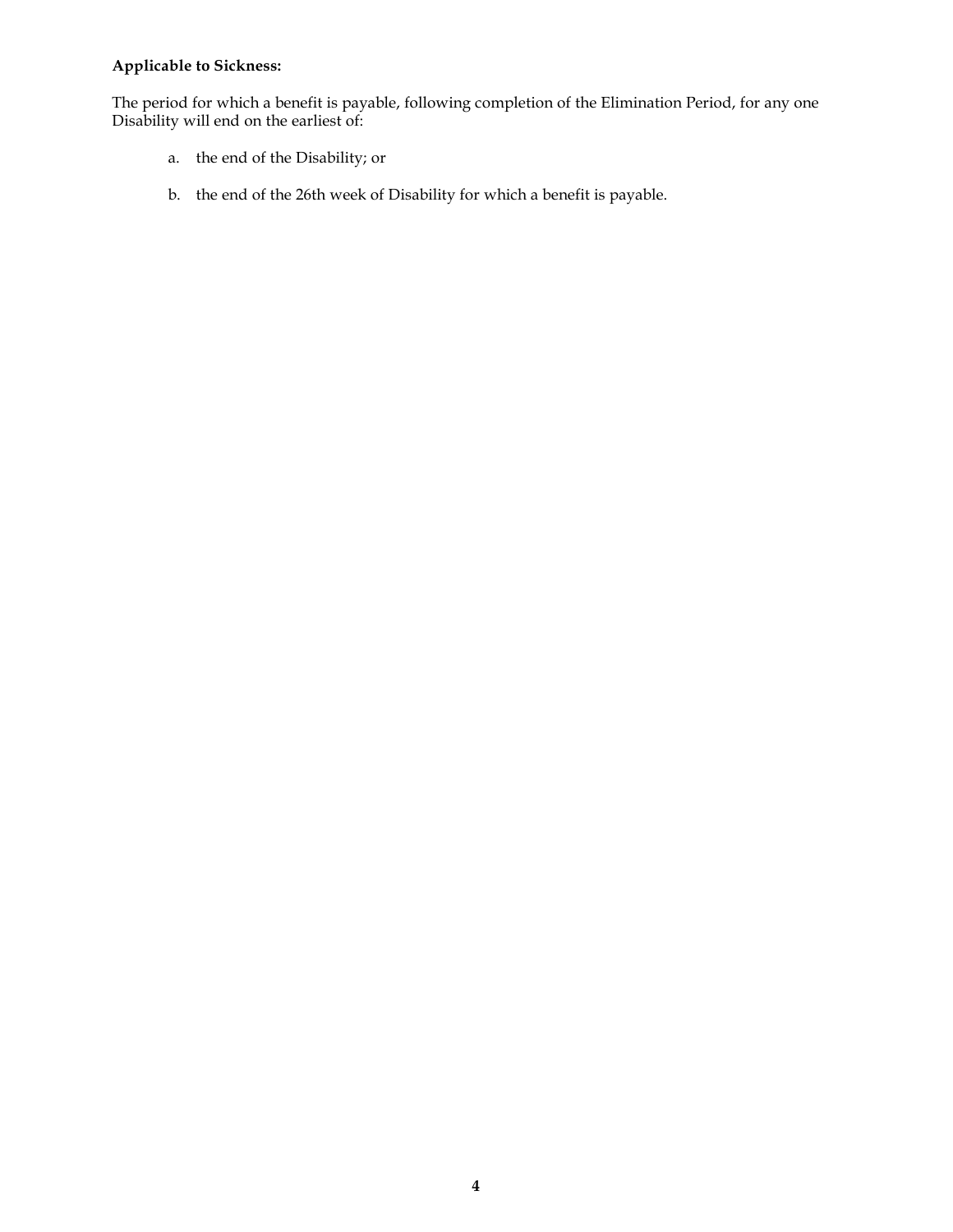# **SECTION 2 -DEFINITIONS**

In this section the Company defines some basic terms needed to understand this Plan. The male pronoun whenever used in this Plan includes the female.

**"Active Employment"** means you must be actively at work for the Company:

- 1. on a full-time basis and paid regular earnings;
- 2. for at least the minimum number of hours shown in the Plan Specifications; and either perform such work:
	- a. at the Company's usual place of business; or
	- b. at a location to which the Company's business requires you to travel.

You will be considered actively at work if you were actually at work on the day immediately preceding:

- 1. a weekend (except where one or both of these days are scheduled work days);
- 2. holidays (except when the holiday is a scheduled work day);
- 3. paid vacations;
- 4. any non-scheduled work day;
- 5. an excused leave of absence (except medical leave for your own disabling condition and lay-off); and
- 6. an emergency leave of absence (except emergency medical leave for your own disabling condition).

**"Appropriate Available Treatment"** means care or services which are:

- 1. generally acknowledged by Physicians to cure, correct, limit, treat or manage the disabling condition;
- 2. accessible within your geographical region;
- 3. provided by a Physician who is licensed and qualified in a discipline suitable to treat the disabling Injury or Sickness;
- 4. in accordance with generally accepted medical standards of practice.

**"Basic Weekly Earnings"** means the Covered Person's weekly rate of earnings from the Sponsor in effect immediately prior to the date Disability or Partial Disability begins. However, such earnings will not include bonuses, commissions, overtime pay, and extra compensation other than shift or lead differential pay.

**"Disability"** or "**Disabled"** means you, as a result of Injury or Sickness, are unable to perform the Material and Substantial Duties of your Own Job.

**"Eligibility Date"** means the date you become eligible to participate in this plan. Eligibility Requirements are shown in the Plan Specifications.

**"Eligibility Waiting Period"** means the continuous length of time you must be in Active Employment in an eligible class to reach your Eligibility Date.

**"Elimination Period"** means a period of consecutive days of Disability for which no benefit is payable. The Elimination Period is shown in the Plan Specifications and begins on the first day of Disability.

**"Employee"** means a person in Active Employment with the Company who is participating in this Plan.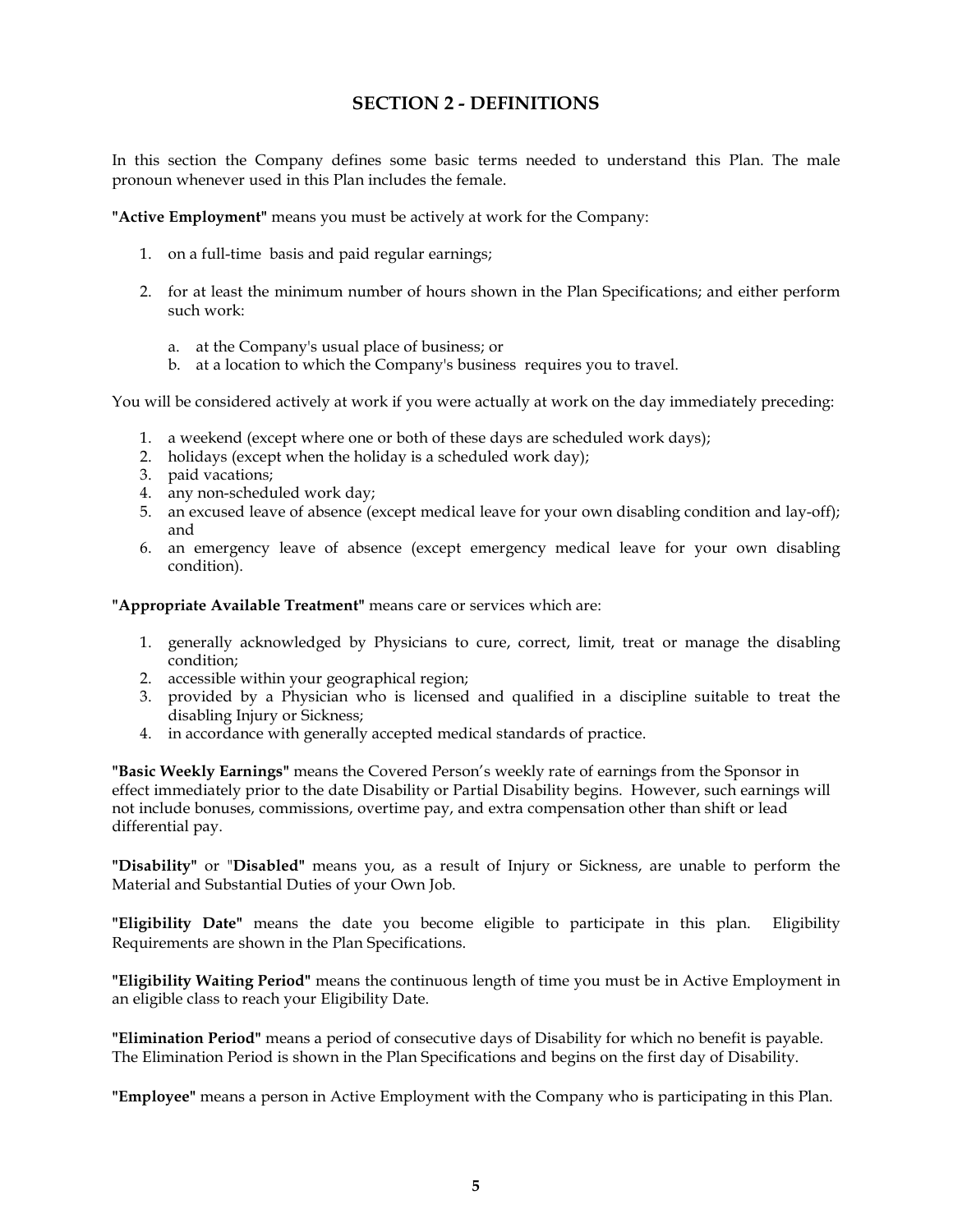**"Enrollment Form"** is the document completed by you, if required, when enrolling for to participate in the Plan. This form must be satisfactory to the Company or its agent.

**"Family and Medical Leave"** means a leave of absence for the birth, adoption or foster care of a child, or for the care of your child, spouse or parent or for your own serious health condition as those terms are defined by the Federal Family and Medical Leave Act of 1993 (FMLA) and any amendments, or by applicable state law.

**"Gross Weekly Benefit"** means your Weekly Benefit before any reduction for Other Income Benefits and Other Income Earnings.

**"Hospital"** or **"Institution"** means a facility licensed to provide Treatment for the condition causing your Disability.

**"Initial Enrollment Period"** means one of the following periods during which you may first enroll to participate in this Plan:

- 1. if you are eligible on the Plan effective date, a period before the Plan effective date set by the Company.
- 2. if you become eligible after the Plan effective date, the period which ends 31 days after your Eligibility Date.

**"Injury"** means bodily impairment resulting directly from an accident and independently of all other causes. For the purpose of determining benefits under this Plan:

- 1. any Disability which begins more than 60 days after an Injury will be considered a Sickness; and
- 2. any Injury which occurs before you are a participant under this Plan, but which accounts for a medical condition that arises while you are participating in this Plan will be treated as a Sickness.

**"Material and Substantial Duties"** means responsibilities that are normally required to perform your Own Job and cannot be reasonably eliminated or modified.

**"Own Job"** means your job that you were performing when your Disability or Partial Disability began.

**"Partial Disability" or "Partially Disabled"** means you, as a result of Injury or Sickness, are able to:

- 1. perform one or more, but not all, of the Material and Substantial Duties of your Own Job or another job on an Active Employment or a part-time basis; or
- 2. perform all of the Material and Substantial Duties of your Own Job or another job on a part-time basis; and
- 3. earn between 20.00% and 80.00% of your Basic Weekly Earnings.

**"Physician"** means a person who:

- 1. is licensed to practice medicine and is practicing within the terms of his license; or
- 2. is a licensed practitioner of the healing arts in a category specifically favored under the health coverage laws of the state where the Treatment is received and is practicing within the terms of his license.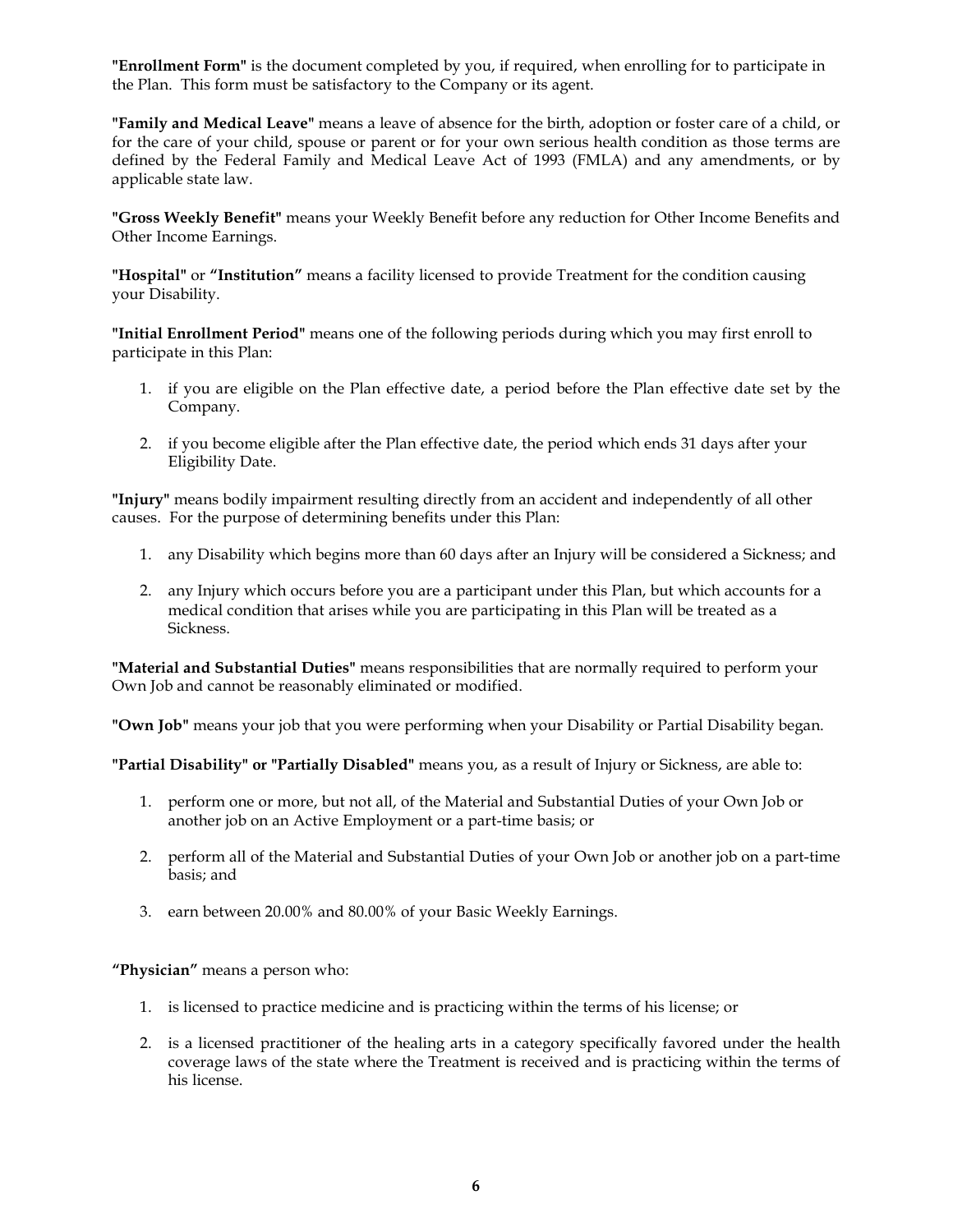It does not include you, any family member or domestic partner.

**"Plan Specifications"** means the section of this plan which shows, among other things, the Eligibility Requirements, Eligibility Waiting Period, Elimination Period, Amount of Benefits, Minimum Benefit, and Maximum Benefit Period.

**"Proof"** means the evidence in support of a claim for benefits and includes, but is not limited to, the following:

- 1. a claim form completed and signed (or otherwise formally submitted) by you claiming benefits;
- 2. an attending Physician's statement completed and signed (or otherwise formally submitted) by your attending Physician; and
- 3. the provision by the attending Physician of standard diagnosis, chart notes, lab findings, test results, x-rays and/or other forms of objective medical evidence in support of a claim for benefits.

Proof must be submitted in a satisfactory form or format.

**"Regular Attendance"** means your personal visits to a Physician which are medically necessary according to generally accepted medical standards to effectively manage and treat your Disability or Partial Disability.

**"Sickness"** means illness, disease, pregnancy or complications of pregnancy.

**"Treatment"** means consulting, receiving care or services provided by or under the direction of a Physician including diagnostic measures, being prescribed drugs and/or medicines, whether you choose to take them or not, and taking drugs and/or medicines.

**"Weekly Benefit"** means the weekly amount payable by the Plan to you if you are Disabled or Partially Disabled.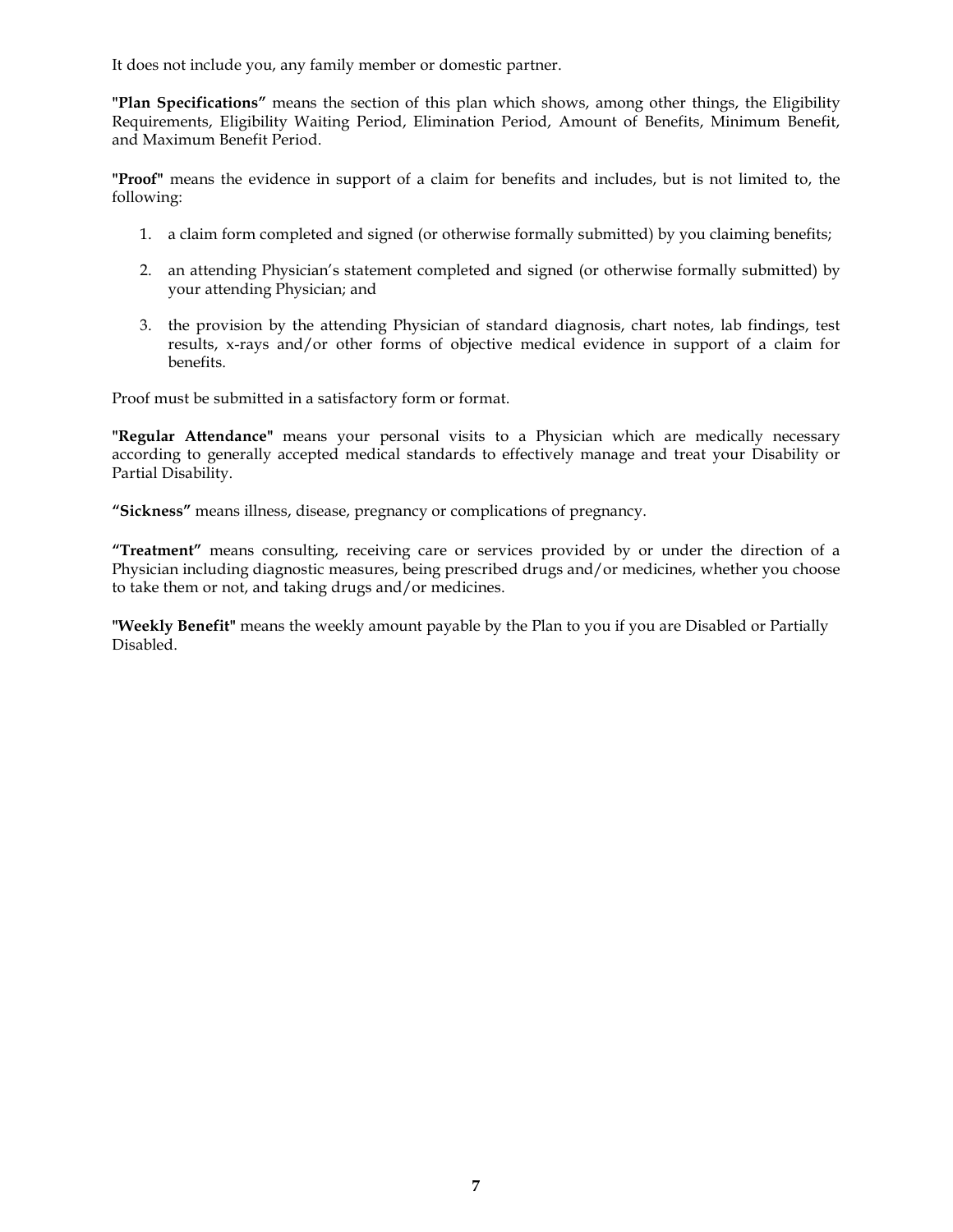# **SECTION 3 - ELIGIBILITY**

# **Who is Eligible for Benefits?**

The eligibility requirements for participation are shown in the Plan Specifications.

# **What is Your Eligibility Date for Benefits?**

If you are in an eligible class you will qualify for benefits on the later of:

- 1. this Plan's effective date; or
- 2. the day after you complete the Eligibility Waiting Period shown in the Plan Specifications.

# **What Happens to Your Benefits During a Family and Medical Leave?**

Your participation may be continued under this Plan for an approved family or medical leave of absence for up to 12 weeks following the date participation would have terminated, subject to the following:

- 1. the authorized leave is in writing;
- 2. the required contribution is made;
- 3. your benefit level, or the amount of earnings upon which your benefit may be based, will be that in effect on the date before said leave begins; and
- 4. continuation of participation will cease immediately if any one of the following events should occur:
	- a. you return to work;
	- b. this group benefit Plan terminates;
	- c. you are no longer in an eligible class;
	- d. fails to make the required contribution when due to the Company;
	- e. your employment terminates.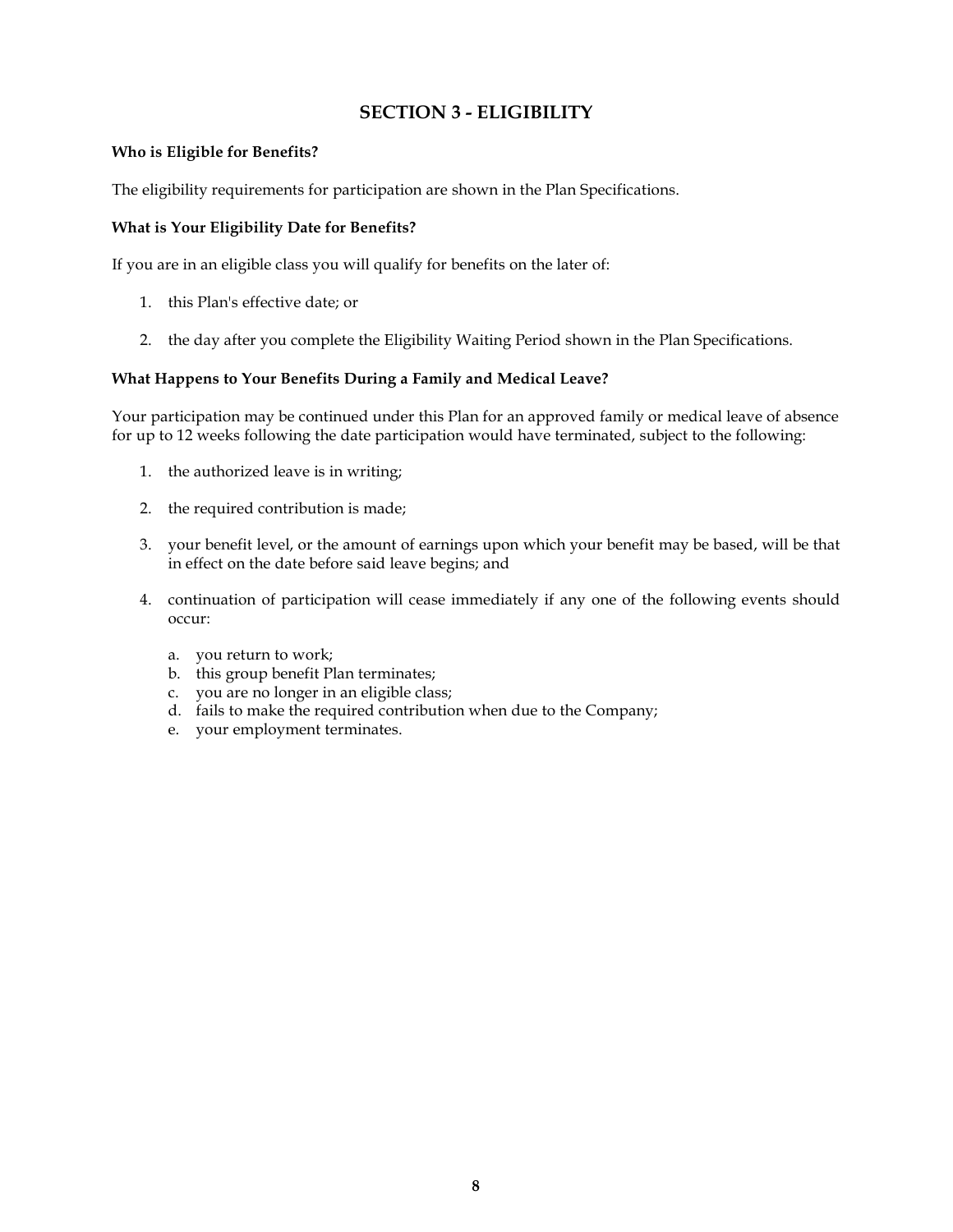# **SECTION 4 - DISABILITY INCOME BENEFITS**

# **Disability Benefit**

## **When is Your Disability Benefit Payable?**

When the Plan receives Proof that you are Disabled due to Injury or Sickness and require the Regular Attendance of a Physician, you may be eligible to receive a Weekly Benefit after the end of the Elimination Period, subject to any other provisions of this Plan. The benefit will be paid for the period of Disability if you give to the Plan Proof of continued:

- 1. Disability;
- 2. Regular Attendance of a Physician; and
- 3. Appropriate Available Treatment.

The Proof must be given upon the Plan's request and at your expense. In determining whether you are Disabled, the Plan will not consider employment factors including, but not limited to, interpersonal conflict in the workplace, recession, job obsolescence, paycuts, job sharing and loss of a professional or occupational license or certification.

For purposes of determining Disability, the Injury must occur and Disability must begin while you are a participant of this Plan.

The Weekly Benefit will not:

- 1. exceed your Amount of Benefits; or
- 2. be paid for longer than the Maximum Benefit Period.

The Amount of Benefits and the Maximum Benefit Period are shown in the Plan Specifications.

#### **How is the Amount of Your Disability Weekly Benefit Figured?**

To figure the amount of Weekly Benefit:

- 1. Take the lesser of:
	- a. your Basic Weekly Earnings multiplied by the benefit percentage shown in the Plan Specifications; or
	- b. the Maximum Weekly Benefit shown in the Plan Specifications; and then
- 2. Deduct Other Income Benefits and Other Income Earnings, (shown in the Other Income Benefits and Other Income Earnings provision of this Plan), from this amount.

# **Partial Disability**

#### **When is Your Partial Disability Benefit Payable?**

When the Plan receives Proof that you are Partially Disabled and have experienced a loss of earnings due to Injury or Sickness and require the Regular Attendance of a Physician, you may be eligible to receive a loss of earnings Weekly Benefit, subject to any other provisions of this Plan. To be eligible to receive Partial Disability benefits, you may be employed in your Own Job or another job, must satisfy the Elimination Period, and must be earning between 20.00% and 80.00% of your Basic Weekly Earnings.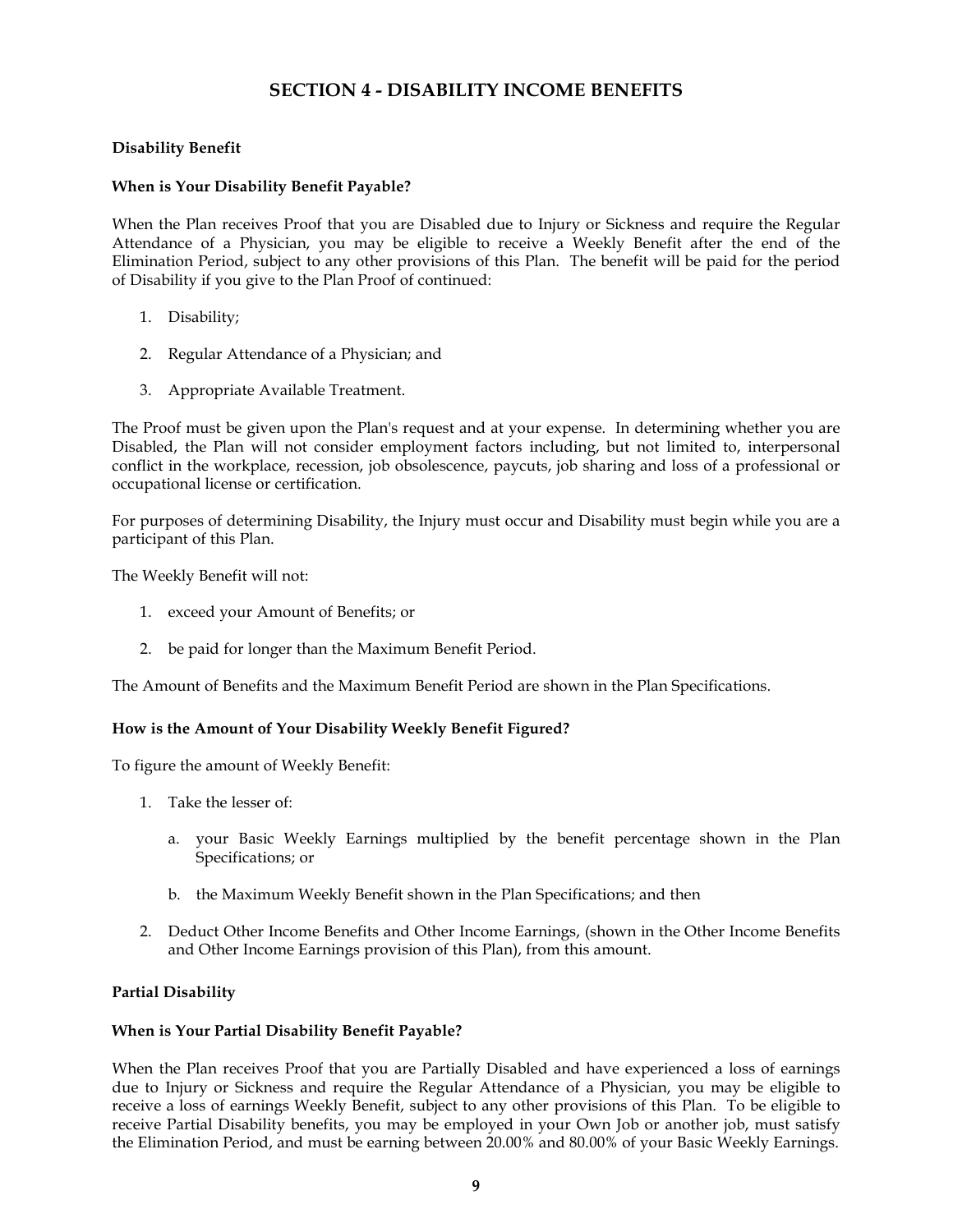A Weekly Benefit will be paid for the period of Partial Disability if you give to the Plan Proof of continued:

- 1. Partial Disability;
- 2. Regular Attendance of a Physician; and
- 3. Appropriate Available Treatment.

The Proof must be given upon the Plan's request and at your expense. In determining whether you are Partially Disabled, the Plan will not consider employment factors including, but not limited to, interpersonal conflict in the workplace, recession, job obsolescence, paycuts, job sharing and loss of a professional or occupational license or certification.

For purposes of determining Partial Disability, the Injury must occur and Partial Disability must begin while you are a participant of this Plan.

# **How is Your Loss of Earnings Partial Disability Benefit Figured using the Work Incentive Calculation?**

The work incentive benefit will be an amount equal to your Basic Weekly Earnings multiplied by the benefit percentage shown in the Plan Specifications, without any reductions from earnings.

The work incentive benefit will only be reduced, if the Weekly Benefit payable plus any earnings exceed 100% of your Basic Weekly Earnings. If the combined total is more, the Weekly Benefit will be reduced by the excess amount so that the Weekly Benefit plus your earnings does not exceed 100% of your Basic Weekly Earnings.

The Weekly Benefit payable will not be more than the Disability benefit otherwise payable under this Plan.

#### **Other Income Benefits and Other Income Earnings**

#### **What are Your Other Income Benefits and Other Income Earnings?**

#### **Other Income Benefits** means:

- 1. The amount for which you are eligible under:
	- a. any work loss provision in mandatory "No-Fault" auto coverage; or
	- b. any governmental program or coverage required or provided by statute (including any amount attributable to your family).
- 2. any amount you receive from any unemployment benefits; or
- 3. any amount of Disability and/or Retirement Benefits under the United States Social Security Act, the Canada Pension Plan, the Quebec Pension Plan, or any similar Plan or act, which:
	- a. you receive or are eligible to receive; and
	- b. your spouse, child or children receives or are eligible to receive because of your Disability; or
	- c. your spouse, child or children receives or are eligible to receive because of your eligibility for Retirement Benefits.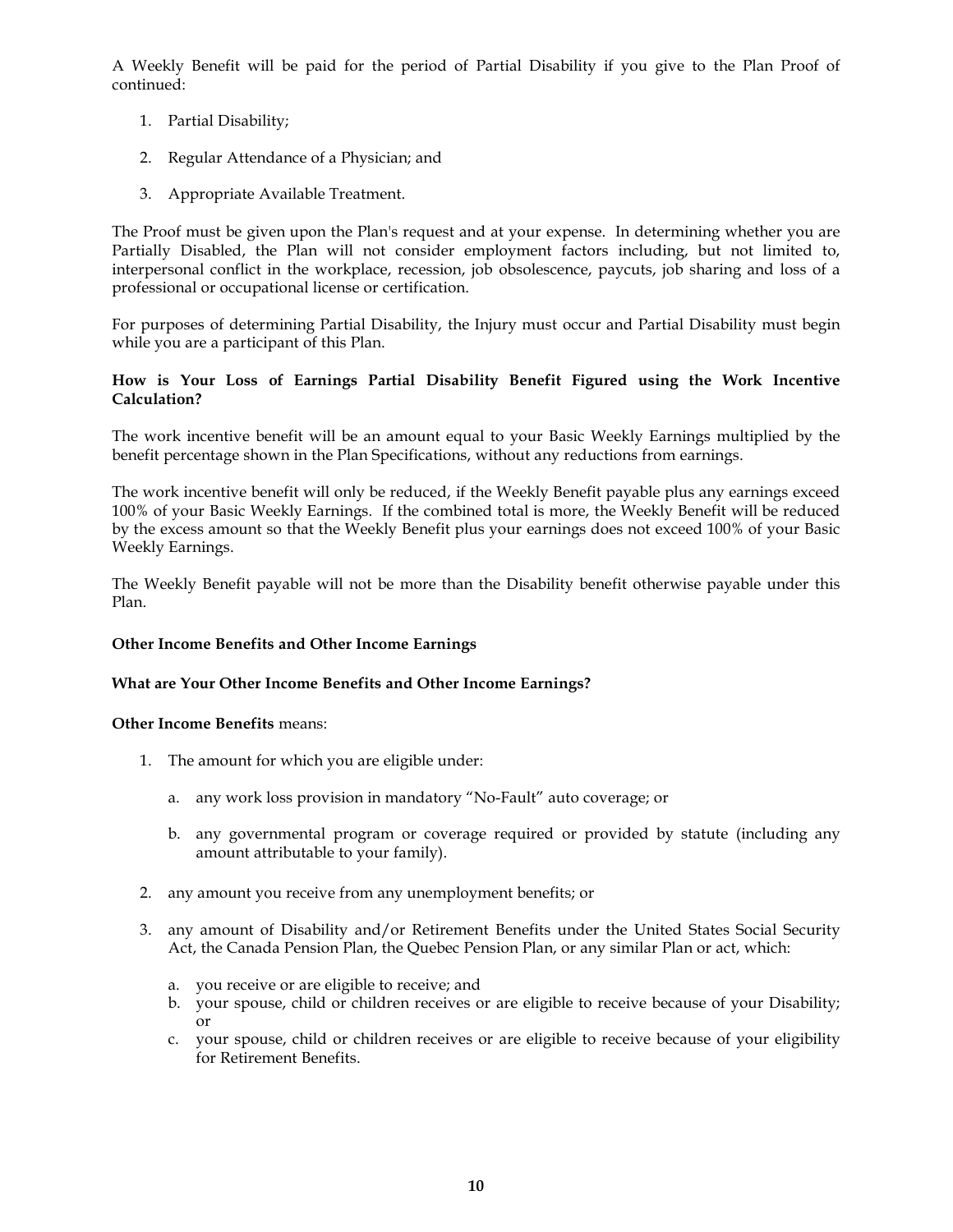#### **Other Income Earnings** means:

- 1. any amount you receive from any formal or informal sick leave or salary continuation Plan(s); and
- 2. the amount of earnings you earn or receive from any form of employment.

Other Income Benefits, except Retirement Benefits, must be payable as a result of the same Disability for which the Company pays a benefit. The sum of Other Income Benefits and Other Income Earnings will be deducted in accordance with the provisions of this Plan.

# **Estimation of Benefits**

# **How will Your Benefits be Estimated?**

Your Disability or Partial Disability benefits will be reduced by the amount of Other Income Benefits that the Plan estimates is payable to you and your dependents.

Your Disability benefit will not be reduced by the estimated amount of Other Income Benefits if you:

- 1. provide satisfactory proof of application for Other Income Benefits;
- 2. sign a reimbursement agreement under which, in part, you agree to repay the Plan for any overpayment resulting from the award or receipt of Other Income Benefits;
- 3. if applicable, provide satisfactory proof that all appeals for Other Income Benefits have been made on a timely basis to the highest administrative level unless the Plan determines that further appeals are not likely to succeed; and
- 4. if applicable, submit satisfactory proof that Other Income Benefits have been denied at the highest administrative level unless the Plan determines that further appeals are not likely to succeed.

In the event that the Plan overestimates the amount payable to you from any Plans referred to in the Other Income Benefits and Other Income Earnings provision of this Plan, the Plan will reimburse you for such amount upon receipt of written proof of the amount of Other Income Benefits awarded (whether by compromise, settlement, award or judgement) or denied (after appeal through the highest administrative level).

#### **What Happens if You Receive a Lump Sum Payment?**

Other Income Benefits from a compromise, settlement, award or judgement which are paid to you in a lump sum and meant to compensate you for any one or more of the following:

- 1. loss of past or future wages;
- 2. impaired earnings capacity;
- 3. lessened ability to compete in the open labor market;
- 4. any degree of permanent impairment; and
- 5. any degree of loss of bodily function or capacity;

will be prorated on a weekly basis as follows:

- 1. over the period of time such benefits would have been paid if not in a lump sum; or
- 2. if such period of time cannot be determined, over a period of 260 weeks.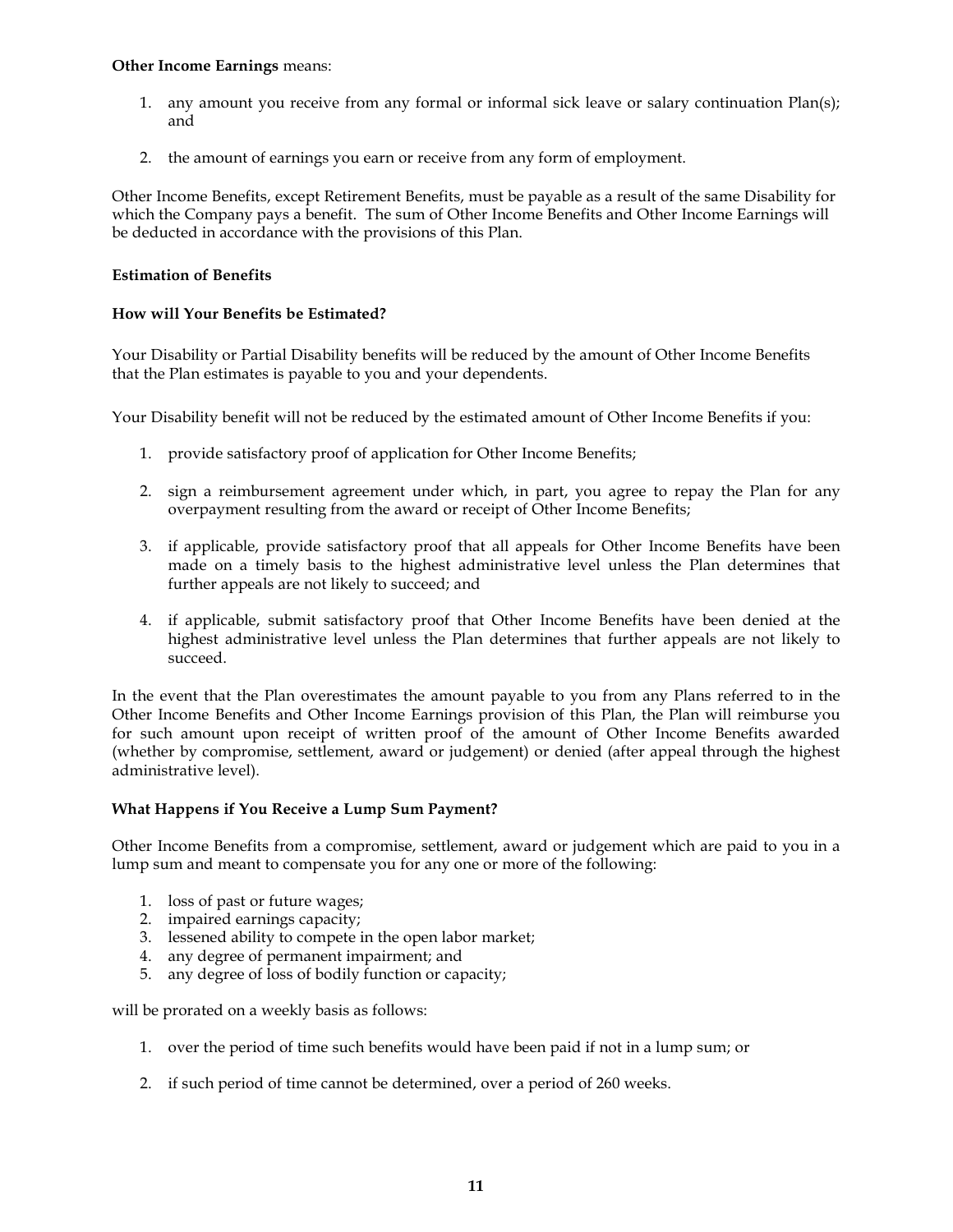# **What Happens when Your Benefit Period is Less than a Week?**

For any period for which a Short Term Disability benefit is payable that does not extend through a full week, the benefit will be paid on a prorated basis. The rate will be 1/5th for each day for such period of Disability.

# **When will Your Short Term Disability Benefit be Discontinued?**

The Weekly Benefit will cease on the earliest of:

- 1. the date you fail to provide Proof of continued Disability or Partial Disability and Regular Attendance of a Physician;
- 2. the date you fail to cooperate in the administration of the claim. Such cooperation includes, but is not limited to, providing any information or documents needed to determine whether benefits are payable or the actual benefit amount due.
- 3. the date you refuse to be examined or evaluated at reasonable intervals;
- 4. the date you refuse to receive Appropriate Available Treatment;
- 5. the date you refuse a job with the Company where workplace modifications or accommodations were made to allow you to perform the Material and Substantial Duties of the job;
- 6. the date you are able to work in your Own Job on a part-time basis, but choose not to;
- 7. the date your current Partial Disability earnings exceed 80.00% of your Basic Weekly Earnings;

Because your current earnings may fluctuate, earnings will be averaged over three consecutive weeks rather than immediately terminating your benefit once 80.00% of Basic Weekly Earnings has been exceeded.

- 8. the date you are no longer Disabled according to this Plan;
- 9. the end of the Maximum Benefit Period; or
- 10. the date you die.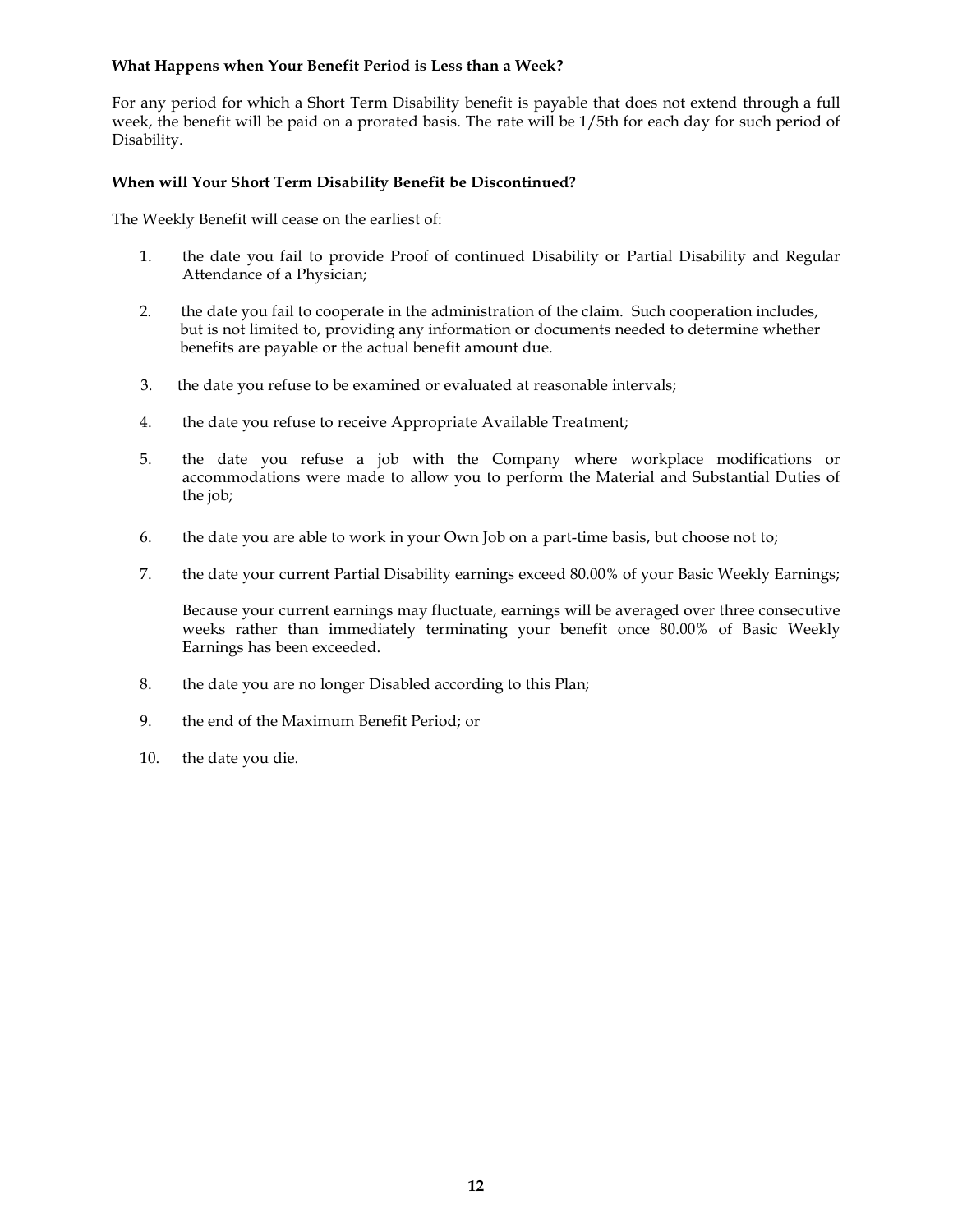### **Successive Periods of Disability**

# **What Happens if You Return to Work and Become Disabled Again?**

With respect to this Plan, **"Successive Periods of Disability"** means a Disability which is related or due to the same cause(s) as a prior Disability for which a Weekly Benefit was payable.

A Successive Period of Disability will be treated as part of the prior Disability if, after receiving Disability benefits under this Plan, you:

- 1. return to your Own Job on an Active Employment basis for less than thirty continuous days; and
- 2. perform all the Material and Substantial duties of your Own Job.

To qualify for the Successive Periods of Disability benefit, you must experience more than a 20% loss of Basic Weekly Earnings.

Benefit payments will be subject to the terms of this Plan for the prior Disability.

If you return to your Own Job on an Active Employment basis for thirty continuous days or more, the Successive Period of Disability will be treated as a new period of Disability. You must complete another Elimination Period.

If you become eligible for benefits under any other group short term disability Plan, this Successive Periods of Disability provision will cease to apply to you.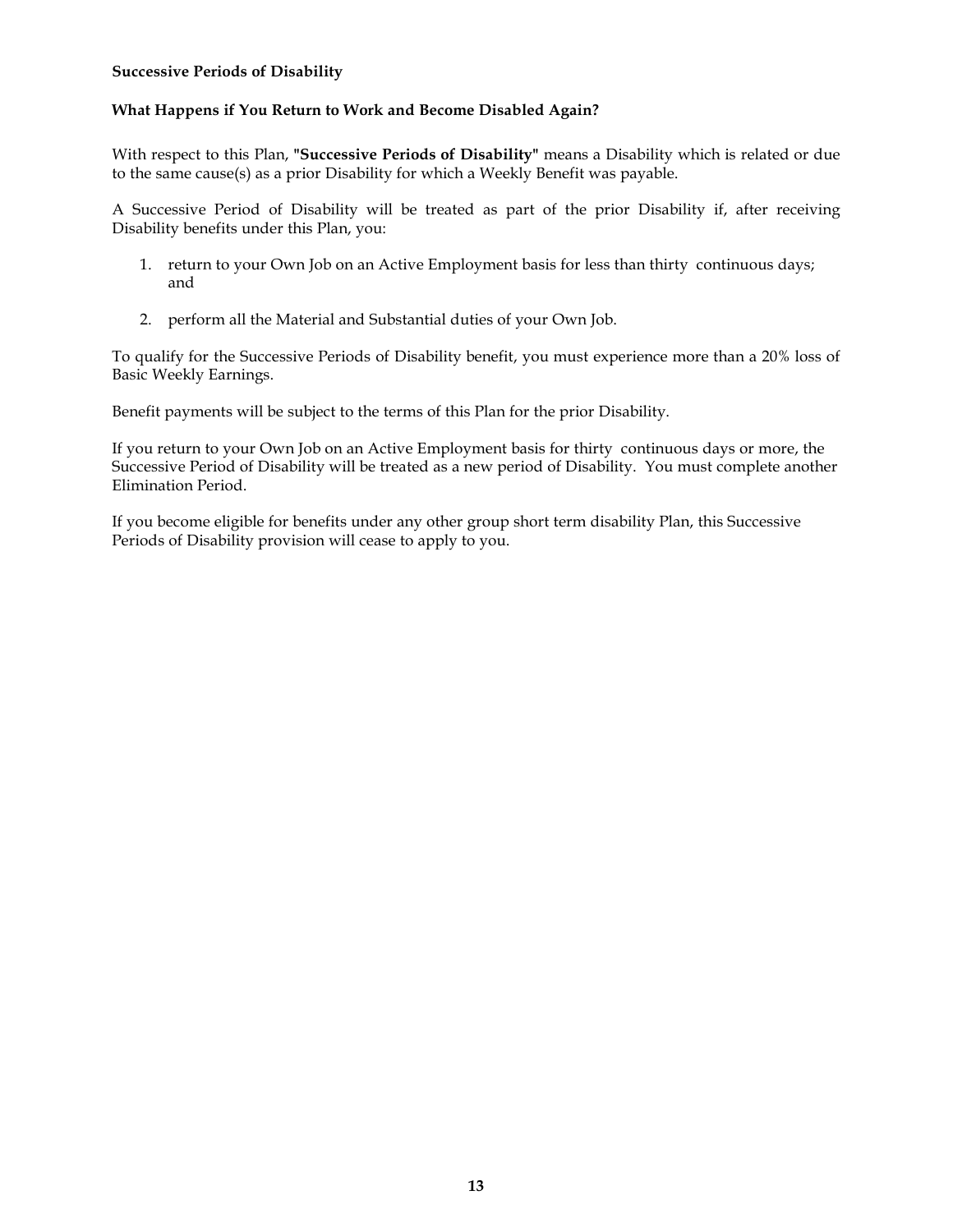# **SECTION 5 - EXCLUSIONS**

# **GENERAL EXCLUSIONS**

## **What Disabilities are Not Covered?**

This Plan will not provide benefits for any Disability due to:

- 1. war, declared or undeclared, or any act of war;
- 2. intentionally self-inflicted injuries, while sane or insane;
- 3. active Participation in a Riot;
- 4. the committing of or attempting to commit an indictable offense;
- 5. cosmetic surgery unless such surgery is in connection with an Injury or Sickness sustained while the individual is an Employee;

No benefit will be payable during any period of incarceration.

With respect to this provision, **Participation** shall include promoting, inciting, conspiring to promote or incite, aiding, abetting, and all forms of taking part in, but shall not include actions taken in defense of public or private property, or actions taken in defense of you, if such actions of defense are not taken against persons seeking to maintain or restore law and order including, but not limited to police officers and fire fighters.

With respect to this provision, **Riot** shall include all forms of public violence, disorder or disturbance of the public peace, by three or more persons assembled together, whether or not acting with a common intent and whether or not damage to persons or property or unlawful act or acts is the intent or the consequence of such disorder.

#### **Disability Benefit Exclusions**

#### **What Disabilities are Not Covered?**

A Weekly Benefit will not be payable if you become Disabled due to:

- 1. Injury that arises out of or in the course of employment; or
- 2. Sickness when a benefit is payable under a Workers' Compensation Law, or any other act or law of like intent.

These exceptions will not apply to partners or proprietors who elect not to be covered under such laws.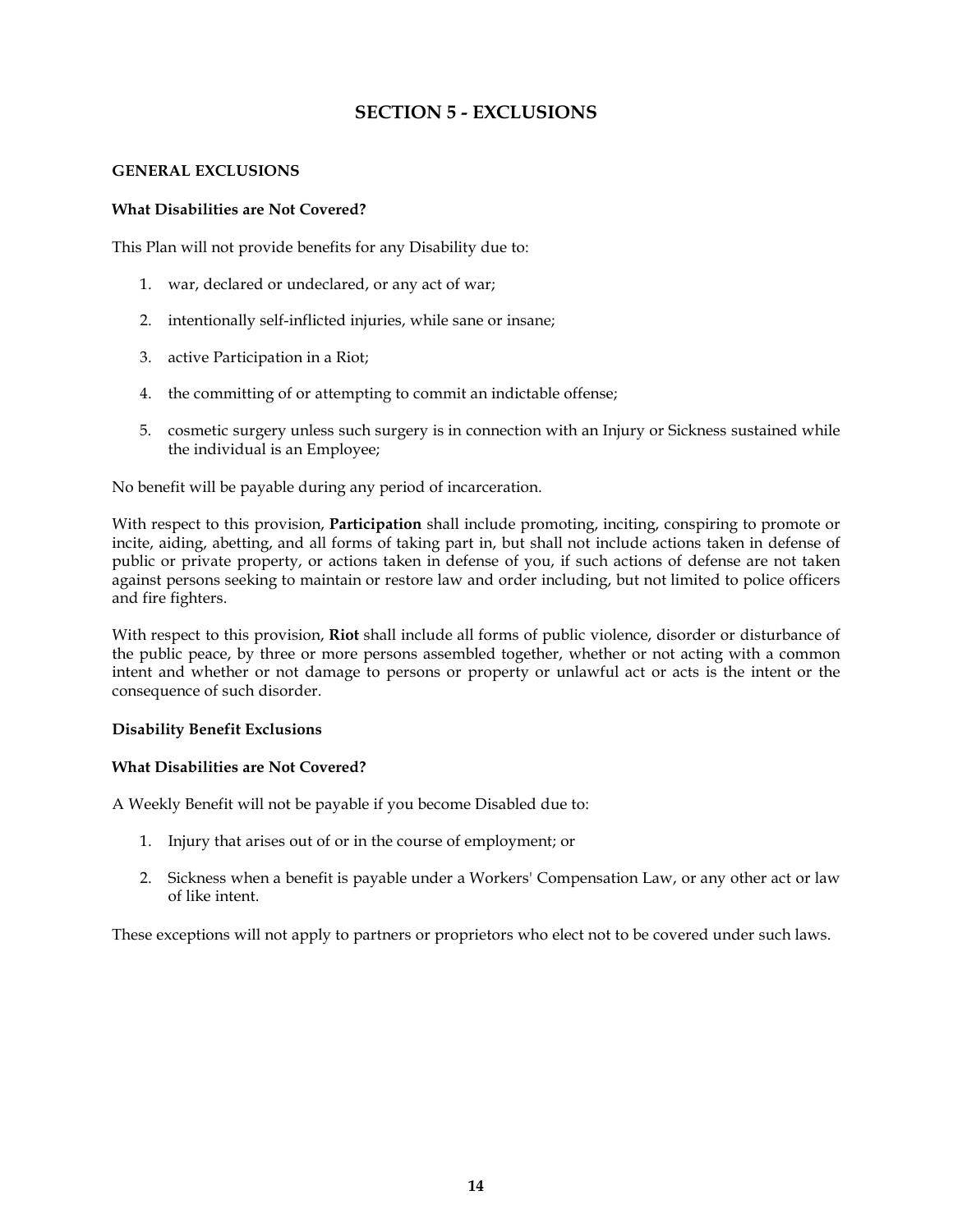# **SECTION 6 - TERMINATION**

#### **When will Your Benefits End?**

You will cease to be covered on the earliest of the following dates:

- 1. the date this Plan terminates, but without prejudice to any claim originating prior to the time of termination;
- 2. the date you are no longer in an eligible class;
- 3. the date your class is no longer included for benefits;
- 4. the date employment terminates. Cessation of Active Employment will be deemed termination of employment, except the insurance will be continued for an Employee absent due to Disability during the Elimination Period.
- 5. the date you cease active work due to a labor dispute, including any strike, work slowdown, or lockout.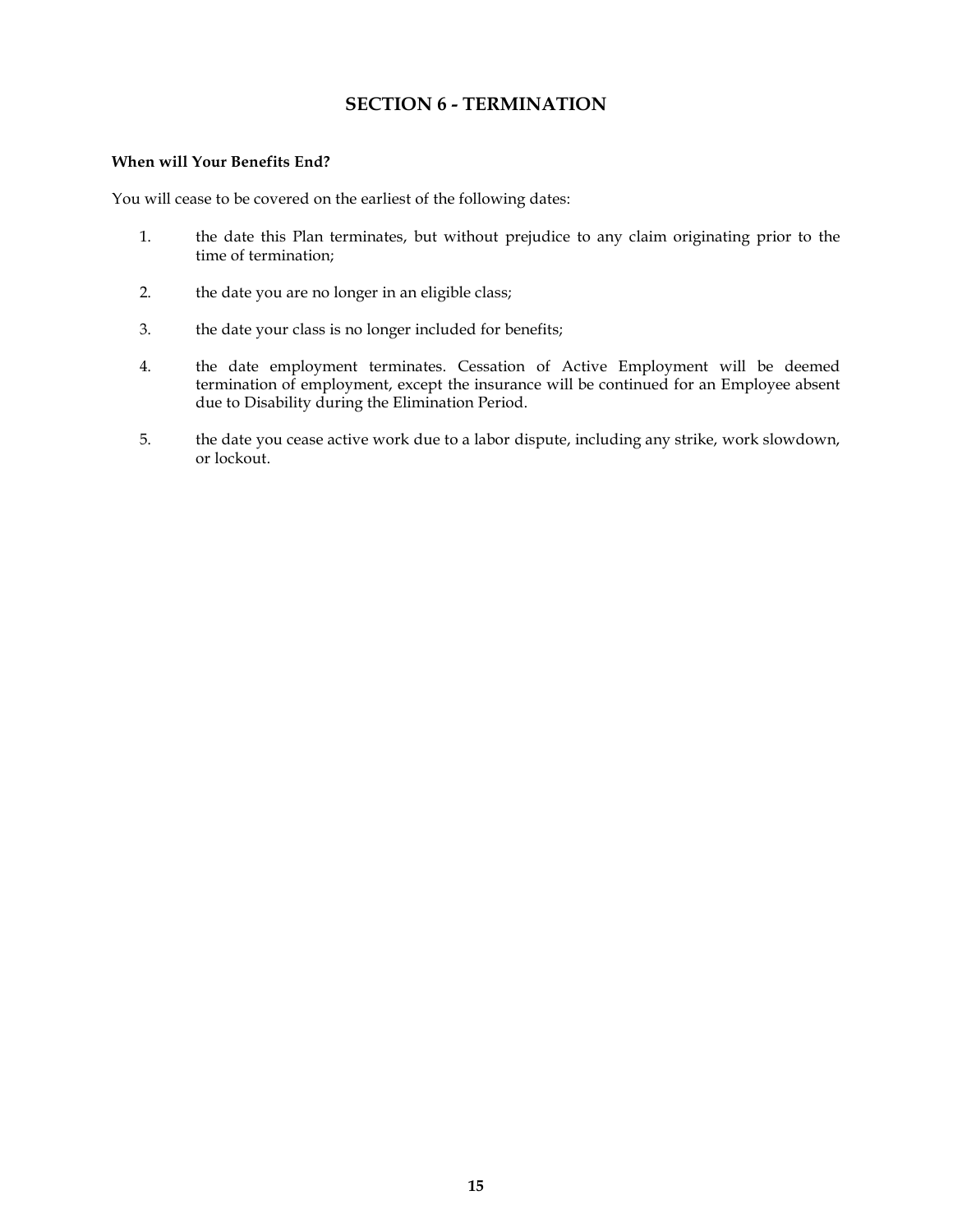# **SECTION 7 - GENERAL PROVISIONS**

#### **Is Assignment Allowed?**

No assignment of any present or future right or benefit under this Plan will be allowed.

#### **What are the Examination Rights?**

The Plan may have the right and opportunity to have you, whose Injury or Sickness is the basis of a claim, examined or evaluated at reasonable intervals deemed necessary by the Plan. This right may be used as often as reasonably required.

# **When can Legal Proceedings Begin?**

A claimant or the claimant's authorized representative cannot start any legal action:

- 1. until 60 days after Proof of claim has been given; or
- 2. more than one year after the time Proof of claim is required.

#### **When Must Liberty be Notified of a Claim?**

- a. Notice of claim must be given to the Plan within 30 days of the date of the loss on which the claim is based. If that is not possible, Liberty, on behalf of the Company, must be notified as soon as it is reasonably possible to do so. Such notice of claim must be received in a form or format satisfactory to the Plan.
- b. When written notice of claim is applicable and has been received by the Plan you will be sent claim forms. If the forms are not received within 15 days after written notice of claim is sent, you can send to the Plan written Proof of claim without waiting for the forms.

#### **When Must Liberty Receive Proof of Claim?**

- a. Satisfactory Proof of loss must be given to the Plan, no later than 30 days after the end of the Elimination Period.
- b. Failure to furnish such Proof within such time shall not invalidate or reduce any claim if it was not reasonably possible to furnish such Proof within such time. Such Proof must be furnished as soon as reasonably possible, and in no event, except in the absence of legal capacity of the claimant, later than one year from the time Proof is otherwise required.
- c. Proof of continued loss, continued Disability or Partial Disability, when applicable, and Regular Attendance of a Physician must be given to the Plan within 30 days of the request for such Proof.

The Plan reserves the right to determine if your Proof of loss is satisfactory.

#### **What are the Rights of Recovery?**

The Company has the right to recover any overpayment of benefits caused by, but not limited to, the following:

- 1. fraud;
- 2. any error made by the Company in processing a claim; or
- 3. your receipt of any Other Income Benefits.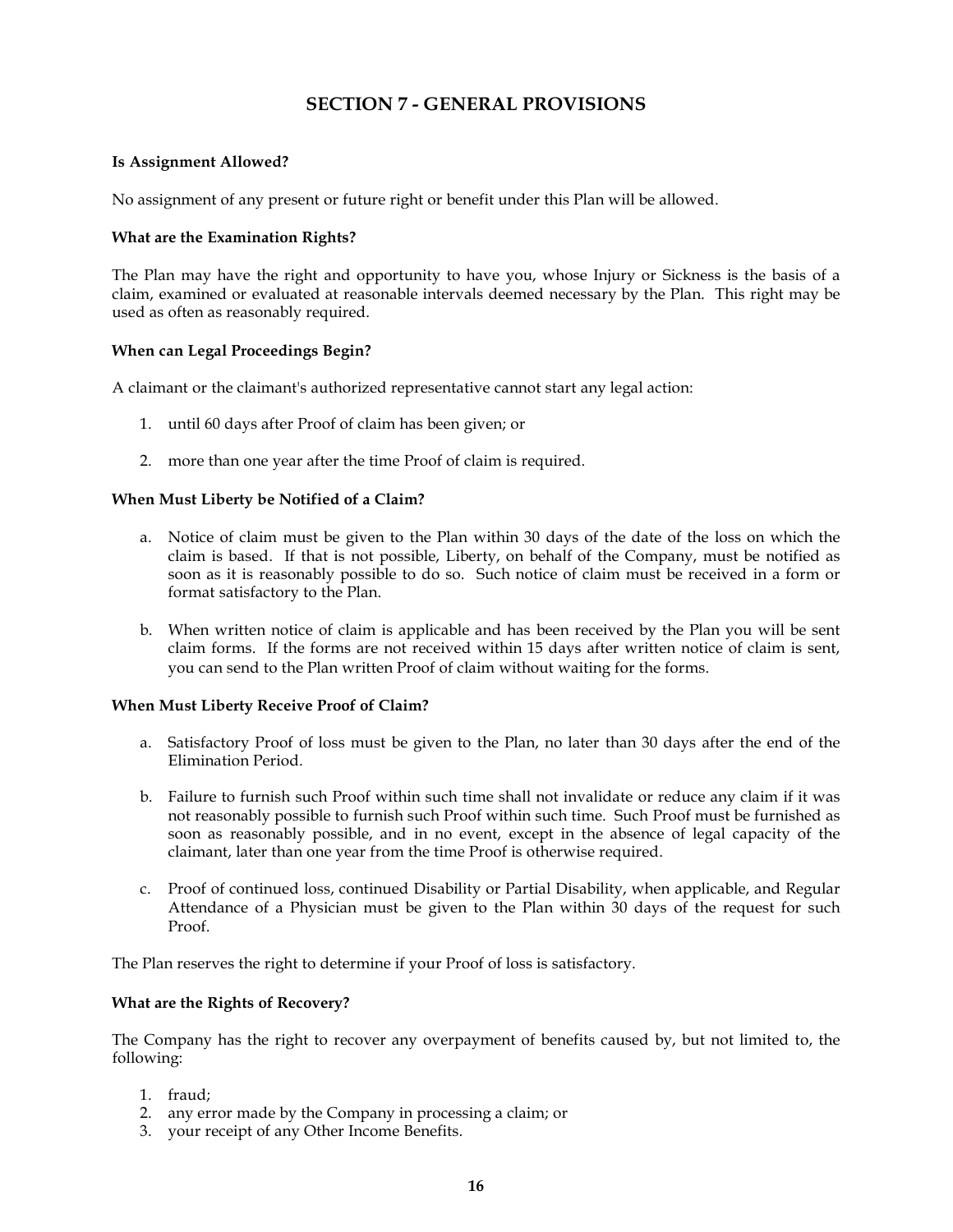The Company may recover an overpayment by, but not limited to, the following:

- 1. requesting a lump sum payment of the overpaid amount;
- 2. reducing any benefits payable under this Plan;
- 3. taking any appropriate collection activity available including any legal action needed; and
- 4. placing a lien, if not prohibited by law, in the amount of the overpayment on the proceeds of any Other Income Benefits, whether on a periodic or lump sum basis.

It is required that full reimbursement be made to the Plan.

## **What are the Rights of Subrogation and Reimbursement?**

When your Injury appears to be someone else's fault, benefits otherwise payable under this Plan for loss of time as a result of that Injury will not be paid unless you or your legal representative agree(s):

- 1. to repay the Plan, for such benefits to the extent they are for losses for which compensation is paid to you by or on behalf of the person at fault;
- 2. to allow the Plan, a lien on such compensation and to hold such compensation in trust for the Plan; and
- 3. to execute and give to the Plan, any instruments needed to secure the rights under 1. and 2. above.

Further, when the Company has paid benefits to or on behalf of the injured Covered Person, the Company will be subrogated to all rights of recovery that you have against the person at fault. These subrogation rights will extend only to recovery of the amount the Company has paid. You must execute and deliver any instruments needed and do whatever else is necessary to secure those rights to the Plan.

# **How does the Contract Affect Workers' Compensation?**

This Plan and the benefits provided are not in lieu of, nor will they affect any requirements for coverage under any Workers' Compensation Law or other similar law.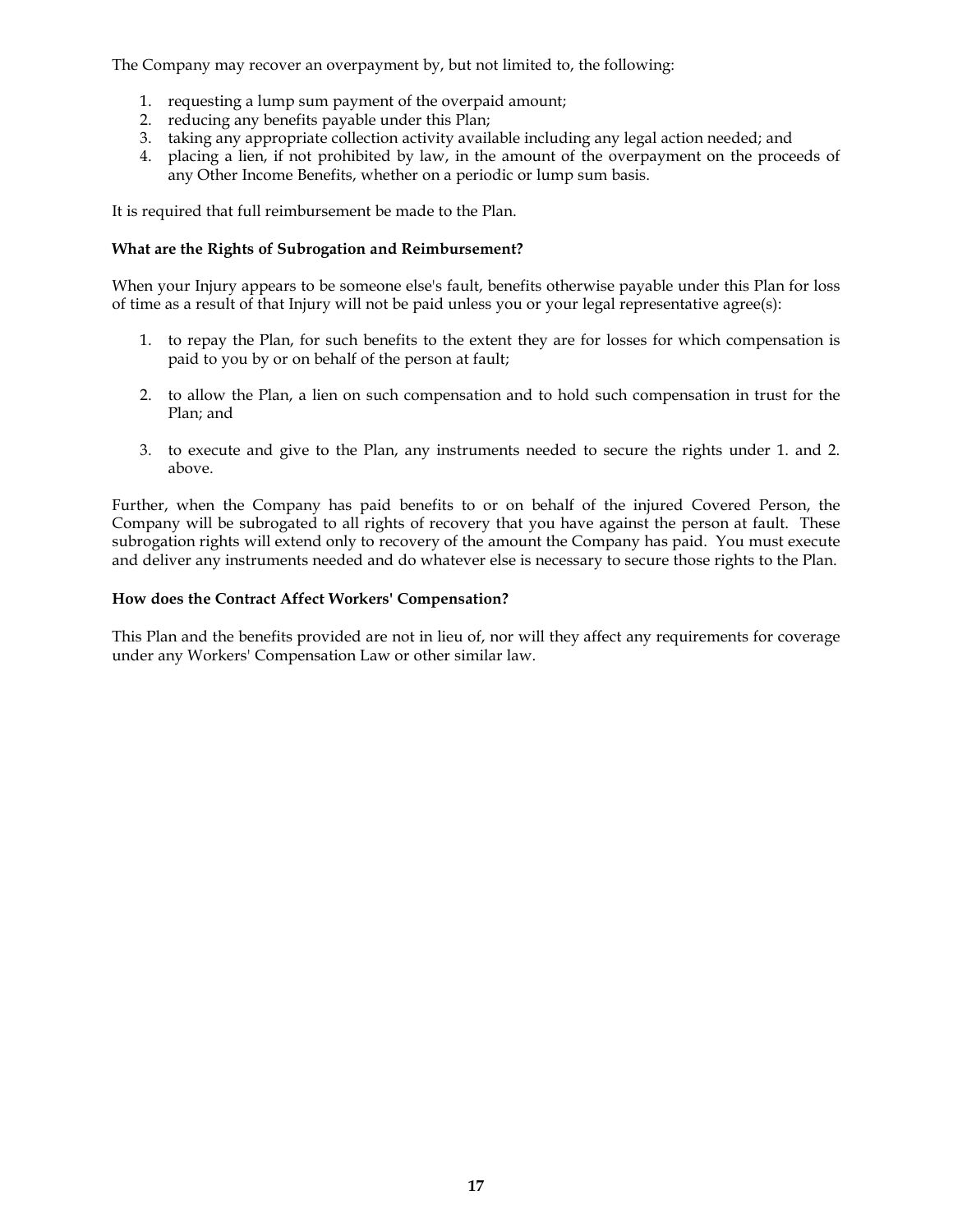# **SUMMARY PLAN DESCRIPTION**

Name of Plan: Barry-Wehmiller Companies, Inc. Group Disability Income Plan

Plan benefits are provided under the terms of the Group Disability Income Policy No. PD3-840-444087-02 hereinafter referred to as "the policy" , issued by Liberty Life Assurance Company of Boston, hereinafter referred to as "Liberty, " to the Employer hereinafter referred to as "Sponsor" .

Participants Included: See Schedule of Benefits

Name and Address of Sponsor:

Barry-Wehmiller Companies, Inc. 8020 Forsyth Blvd St. Louis, MO 63100-5170

Who Pays For the Plan: Premiums are paid by the Sponsor.

The cost of the Plan is funded by Employer contributions.

Plan Identification Number:

- a. Sponsor IRS Identification No.: 43-0172560
- b. Plan No.: 501

Type of Plan: Self-Insured Short Term Disability Plan

Plan Year: December 31st-January 1st

Plan Administrator, Name, Address and Telephone No:

Barry-Wehmiller Companies, Inc. 8020 Forsyth Blvd St. Louis, MO 63100-5170

Agent for Service of Legal Process on the Plan:

Same as above

Type of Administration: Insurer Administration

Funding Arrangement of the Plan: Benefits of the Plan are insured.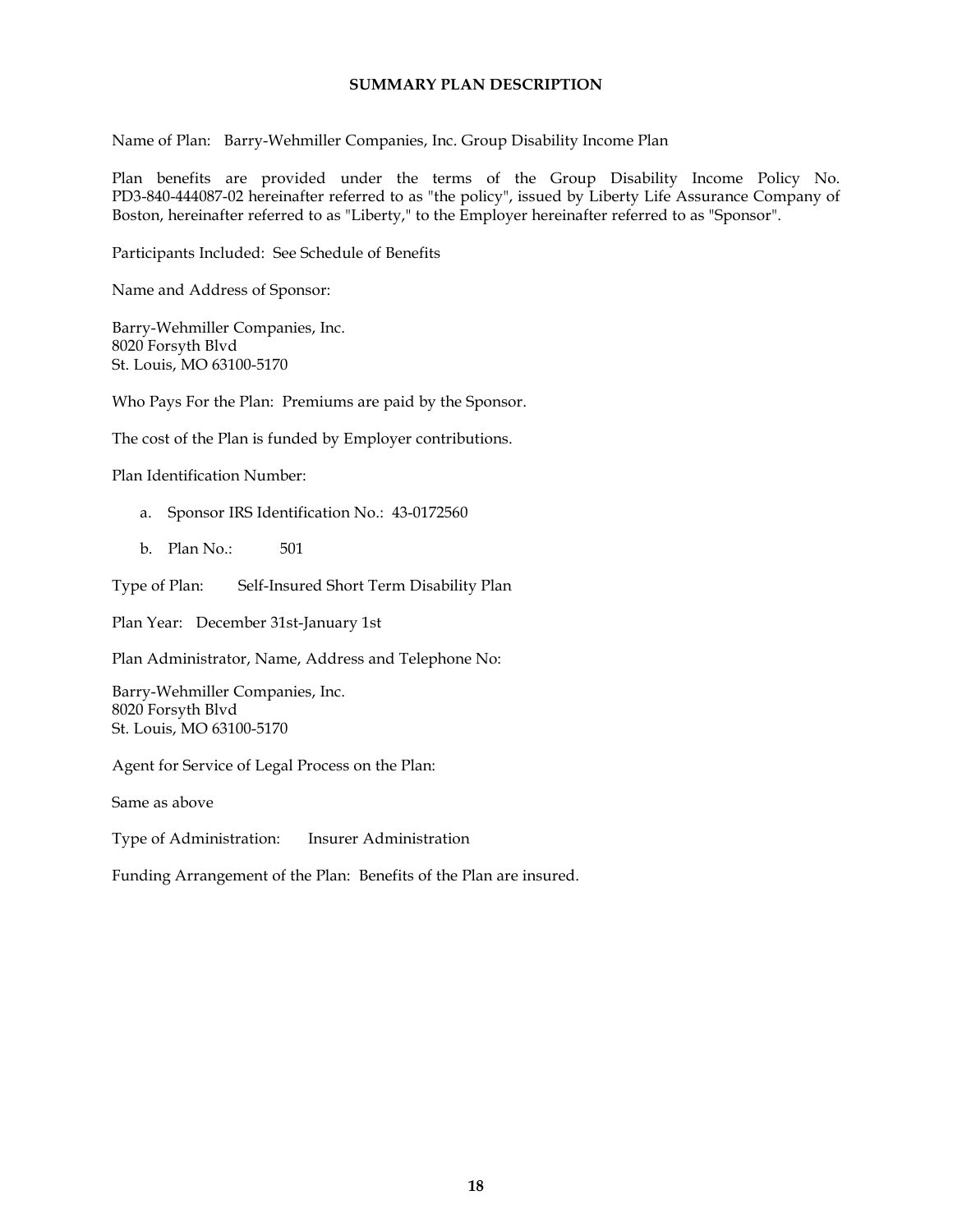# **SUMMARY PLAN DESCRIPTION**

(Continued)

### **Amendment of the Sponsor's Plan:**

The Plan Sponsor reserves the right to modify, amend or terminate in whole or in part, any or all provisions of the Plan. Amendments to the Plan are to be made by a written resolution adopted in accordance with the established procedures of the Board of Directors. Amendments may be adopted with retroactive effect to the extent permitted by ERISA and the Code.

# **Amendment of Liberty's Policy:**

The policy may be changed in whole or in part by mutual agreement of the Sponsor and Liberty. Only an Officer of Liberty can approve a change. The approval must be in writing and endorsed on or attached to the policy. No consent of any participant or any other person referred to in the policy(ies) shall be required to modify, amend, or change the policy(ies).

NOTE: If you cease active employment, see your benefits administrator to determine what arrangements, if any, may be made to continue your coverage beyond the date you cease active employment.

# **When May The Policy Terminate?**

- 1. If the Sponsor fails to pay any premium within the grace period, the policy will automatically terminate at 12:00 midnight of the last day of the grace period. The "grace period" is the 31 days following a premium due date during which premium payment may be paid.
- 2. The Sponsor may terminate the policy by advance written notice delivered to Liberty at least 31 days prior to the termination date. But the policy will not terminate during any period for which premium has been paid.
- 3. Liberty may terminate the policy on any premium due date by giving written notice to the Sponsor at least 31 days in advance if:
	- a. The number of employees insured is less than 10;
	- b. less than 100% of the Employees eligible for any non-contributory insurance are insured for it; or
	- c. the Sponsor fails:
		- i. to furnish promptly any information which Liberty may reasonably require; or
		- ii. to perform any other obligations pertaining to this policy.
- 4. Termination may take effect on any earlier date when both the Sponsor and Liberty agree.

No consent of any participant or any other person referred to in the policy(ies) shall be required to terminate the policy(ies).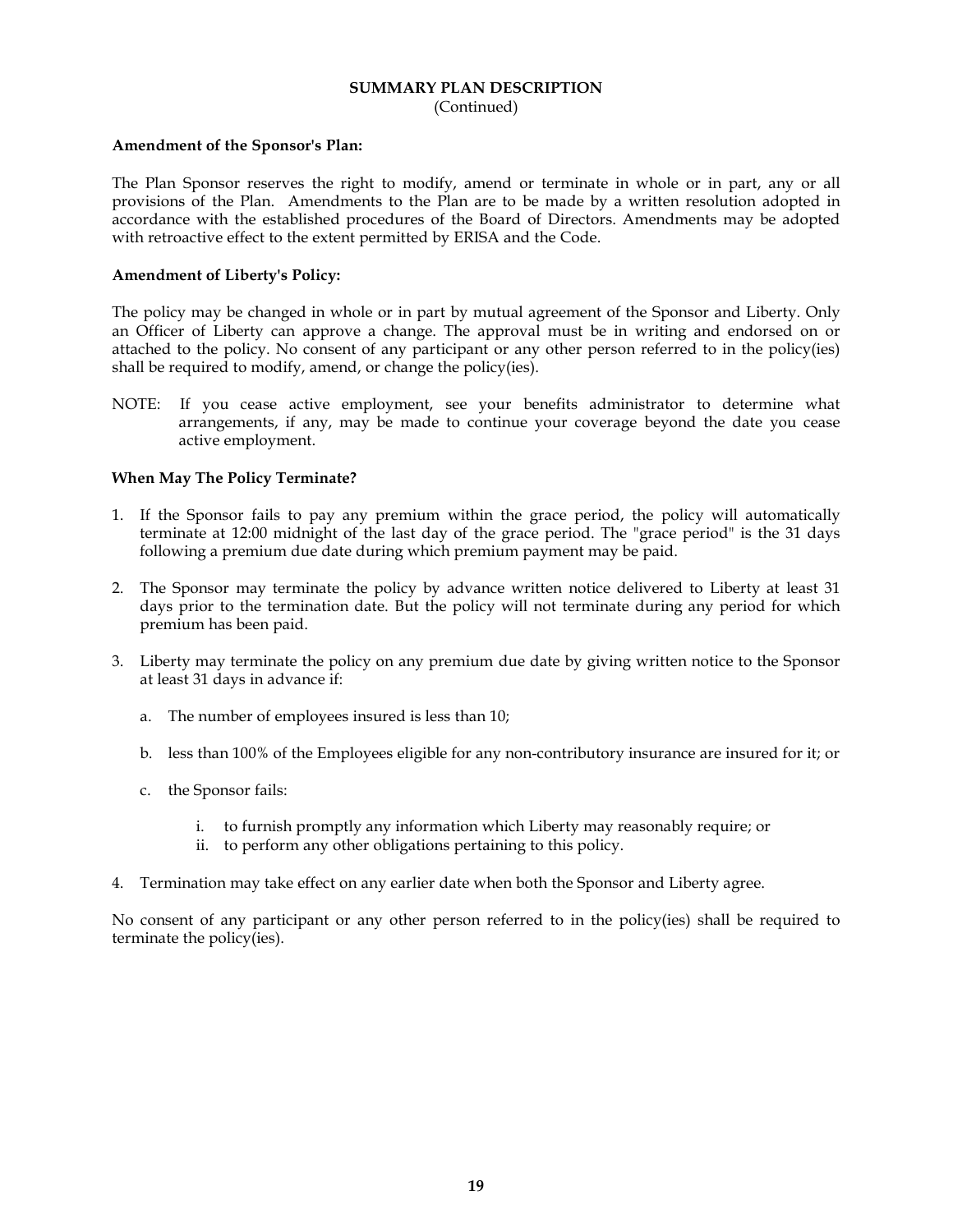# **SUMMARY PLAN DESCRIPTION**

(Continued)

- 1. if the overall participation for all coverage options falls below 25.00% of the Employees eligible for benefits under this policy; and
- 2. if less than 25.00% of the Employees eligible for each coverage option are insured for it.

Termination may take effect on an earlier date if agreed to by the Sponsor and Liberty.

# **What Are Your Rights In The Event Of Policy Termination?**

Termination of the policy under any conditions will not prejudice any payable claim which occurs while the policy is in force.

# **What Are Your Rights Under ERISA?**

- 1. As a participant in this Plan, you are entitled to certain rights and protection under the Employee Retirement Income Security Act of 1974 (ERISA). ERISA provides that all Plan participants shall be entitled to:
	- a. Examine, without charge, at the Plan Administrator's office and at other specified locations, all documents governing the Plan, including insurance contracts, and a copy of the latest annual report (Form 5500 Series) filed by the Plan with the U.S. Department of Labor and available at the Public Disclosure Room of the Employee Benefits Security Administration.
	- b. Obtain, upon written request to the Plan Administrator, copies of documents governing the operation of the Plan, including insurance contracts, and copies of the latest annual report (Form 5500 Series) and updated summary plan description. The Plan Administrator may make a reasonable charge for the copies.
	- c. Receive a summary of the Plan's annual financial report. The Plan Administrator is required by law to furnish each participant with a copy of this summary annual report.
- 2. In addition to creating rights for Plan participants, ERISA imposes duties upon the people who are responsible for the operation of the employee benefit Plan.
- 3. The people who operate your Plan, called "fiduciaries" of the Plan, have a duty to do so prudently and in the interest of you and other Plan participants and beneficiaries.
- 4. No one, including your employer, your union, or any other person, may fire you or otherwise discriminate against you in any way to prevent you from obtaining a welfare benefit or exercising your rights under ERISA.
- 5. If your claim fora welfare benefit is denied or ignored, in whole or in part, you have a right to know why this was done, to obtain copies of documents relating to the decision without charge, and to appeal any denial, all within certain time schedules.
- 6. Under ERISA, there are steps you can take to enforce the above rights. For instance, if you request a copy of plan documents or the latest annual report from the Plan and do not receive them within 30 days, you may file suit in a Federal court. In such a case, the court may require the Plan Administrator to provide the materials and pay you up to \$110 a day until you receive the materials, unless the materials were not sent because of reasons beyond the control of the Administrator.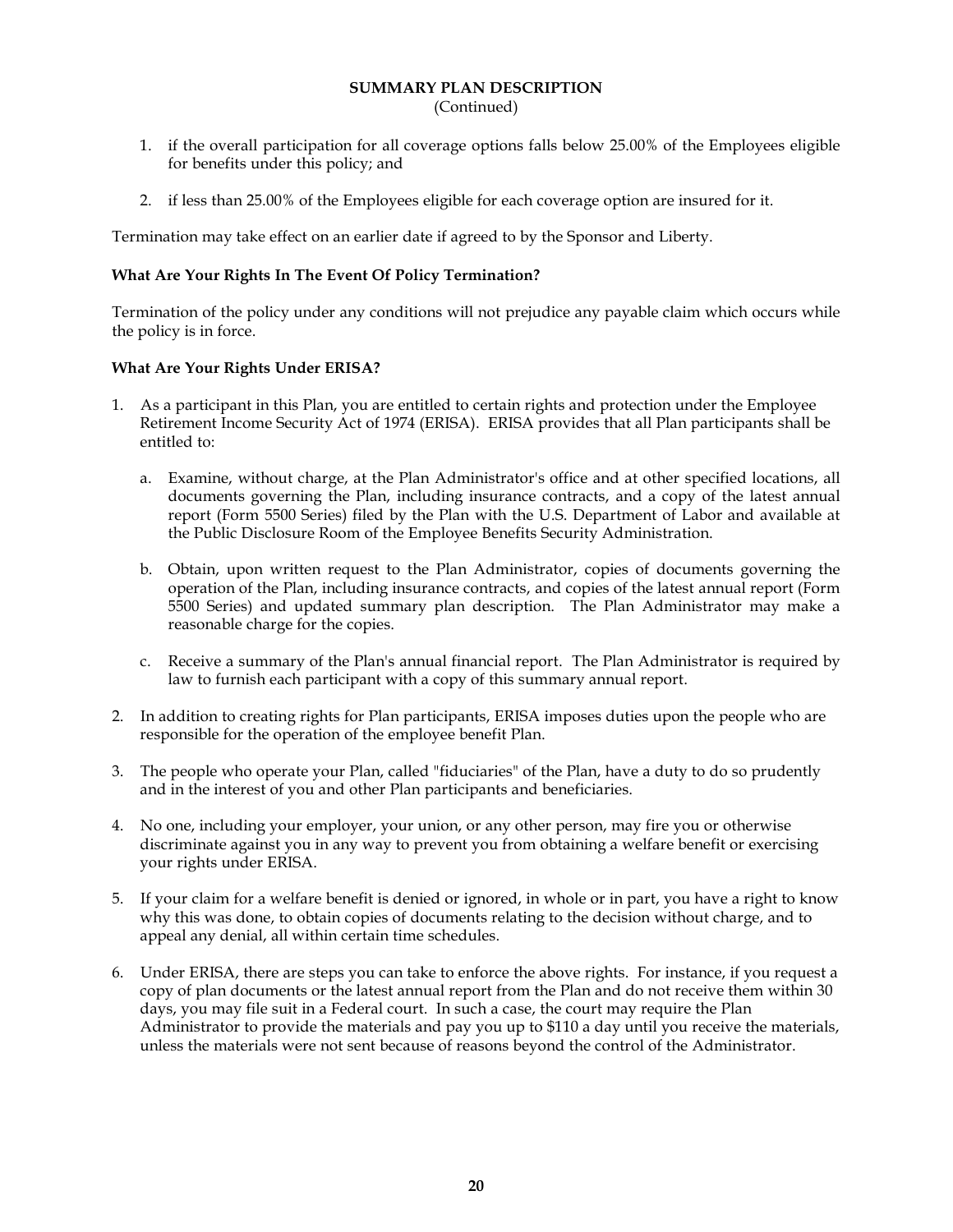#### **SUMMARY PLAN DESCRIPTION** (Continued)

# **What Are Your Rights Under ERISA?** (Continued)

- 7. If you have a claim for benefits which is denied or ignored, in whole or in part, you may file suit in a state or federal court. If it should happen that Plan fiduciaries misuse the Plan's money, or if you are discriminated against for asserting your rights, you may seek assistance from the U.S. Department of Labor, or you may file suit in a federal court. The court will decide who should pay court costs and legal fees. If you are successful the court may order the person you have sued to pay these costs and fees. If you lose, the court may order you to pay these costs and fees if, for example, it finds your claim is frivolous.
- 8. If you have any questions about your Plan, you should contact the Plan Administrator.
- 9. If you have any questions about this statement or about your rights under ERISA, or if you need assistance in obtaining documents from the Plan Administrator, you should contact the nearest office of the Employee Benefits Security Administration, U.S. Department of Labor, listed in your telephone directory or the Division of Technical Assistance and Inquiries, Employee Benefits Security Administration, U.S. Department of Labor, 200 Constitution Avenue, N.W., Washington, D.C. 20210. You may also obtain certain publications about your rights and responsibilities under ERISA by calling the publications hotline of the Employee Benefits Security Administration.

#### **What is the Time Frame For Claim Decisions?**

If your claim is denied, Liberty will notify you of the adverse decision within a reasonable period of time, but not later than 45 days after receiving the claim. This 45-day period may be extended for up to 30 days, if Liberty: (1) determines the extension is necessary because of matters beyond the Plan's control, and (2) notifies you, before the end of the 45-day period, why the extension is needed and the expected decision date. If, before the end of the first 30-day extension, Liberty determines, due to matters beyond the Plan's control, a decision cannot be rendered within that extension period, the determination period may be extended for up to an additional 30 days, provided Liberty notifies you, before the end of the first 30-day extension period, why the extension is needed and the expected decision date.

The notice of extension shall explain: (1) the standards on which benefit entitlement is based, (2) the unresolved issues that prevent a claim decision, and (3) the additional information needed. You have at least 45 days to provide the information.

The claim determination time frames begin when a claim is filed, without regard to whether all the information necessary to make a claim determination accompanies the filing.

If an extension is necessary because you failed to submit necessary information, the days from the date Liberty sends you the extension notice until you respond to the request for additional information are not counted as part of the claim determination period.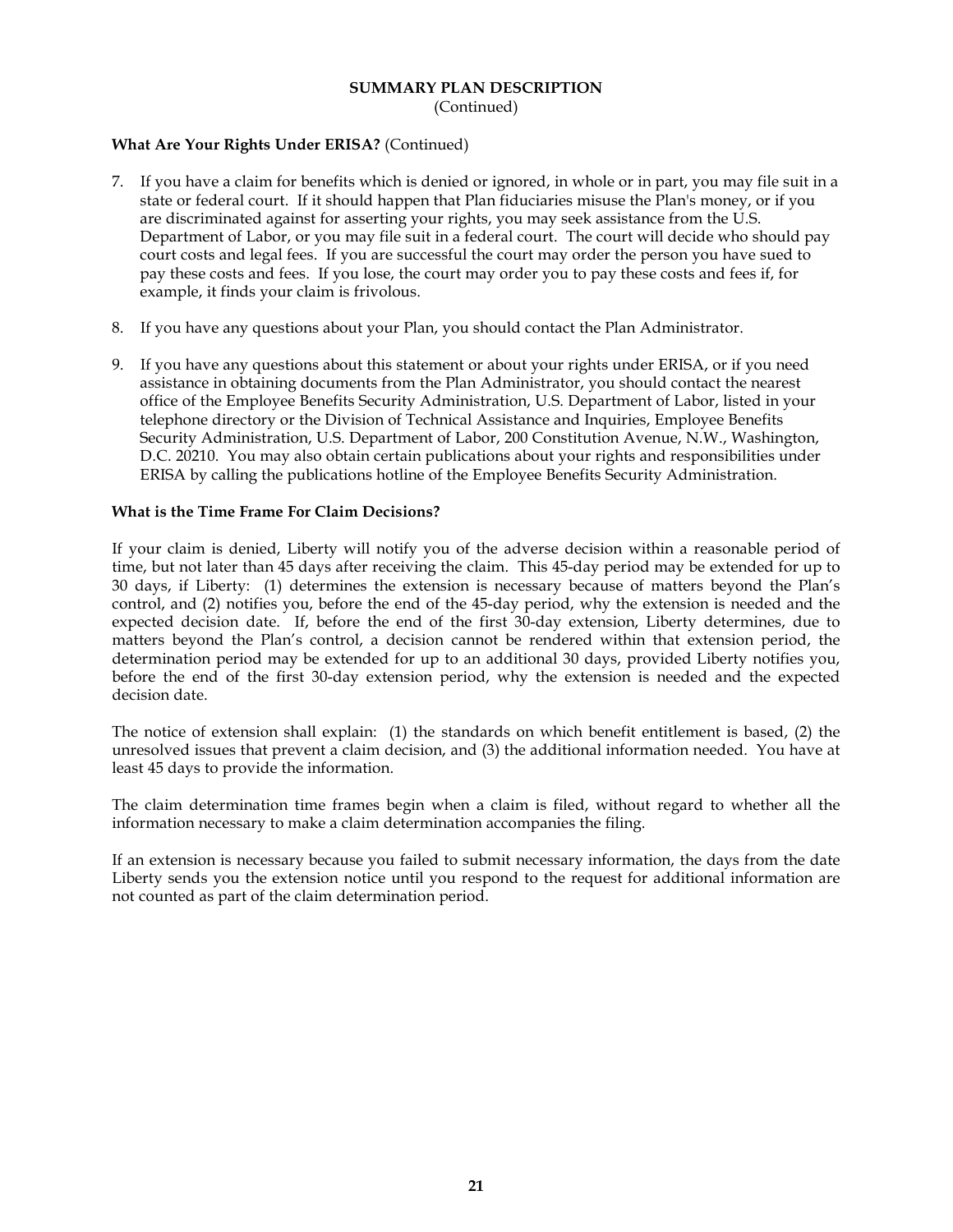## **SUMMARY PLAN DESCRIPTION** (Continued)

#### **What If Your Claim Is Denied?**

Liberty's notice of denial shall include:

- 1. The specific reason or reasons for denial with reference to those specific Plan provisions on which the denial is based;
- 2. A description of any additional material or information necessary to perfect the claim and an explanation of why that material or information is necessary;
- 3. A description of the Plan's appeal procedures and time frames, including a statement of the claimant's right to bring a civil action under ERISA following an adverse decision on appeal;
- 4. Either the specific internal rules, guidelines, protocols, standard or other similar criteria of the Plan relied upon in making the adverse determination or, alternatively, a statement that such rules, guidelines, protocols, standards or other similar criteria of the Plan do not exist;
- 5. If the adverse decision was based on a medical necessity, experimental treatment, or similar exclusion or limit, an explanation of the scientific or clinical judgment for the adverse decision, or a statement that such explanation will be provided free of charge upon request;
- 6. If applicable, the reason for not following the views of the treating professional, medical or vocational experts, or a disability determination by the Social Security Administration;
- 7. A statement that you are entitled, upon request and free of charge, reasonable access to and copies of all documents, records, and other information relevant to your claim; and
- 8. Notice in a culturally and linguistically appropriate manner.

#### **What Do You Do To Appeal A Claim Denial?**

You, or your authorized representative, may appeal a denied claim within 180 days after you receive Liberty's notice of denial. You have the right to:

- 1. Submit to Liberty, for review, written comments, documents, records, and other information relating to the claim;
- 2. Request, free of charge, reasonable access to, and copies of, all documents, records and other information relevant to your claim;
- 3. A review that takes into account all comments, documents, records, and other information submitted by you, without regard to whether such information was submitted or considered in the initial claim decision;
- 4. A review that does not afford deference to the initial adverse decision and which is conducted neither by the individual who made the adverse decision nor the person's subordinate;
- 5. If the appeal involves an adverse decision based on medical judgment, a review of your claim by a health care professional who has appropriate training and experience in the field of medicine involved in the medical judgment, and who was neither consulted in connection with the adverse decision nor the subordinate of any such individual;
- 6. The identification of medical or vocational experts, if any, consulted in connection with the claim denial, without regard to whether the advice was relied upon in making the decision; and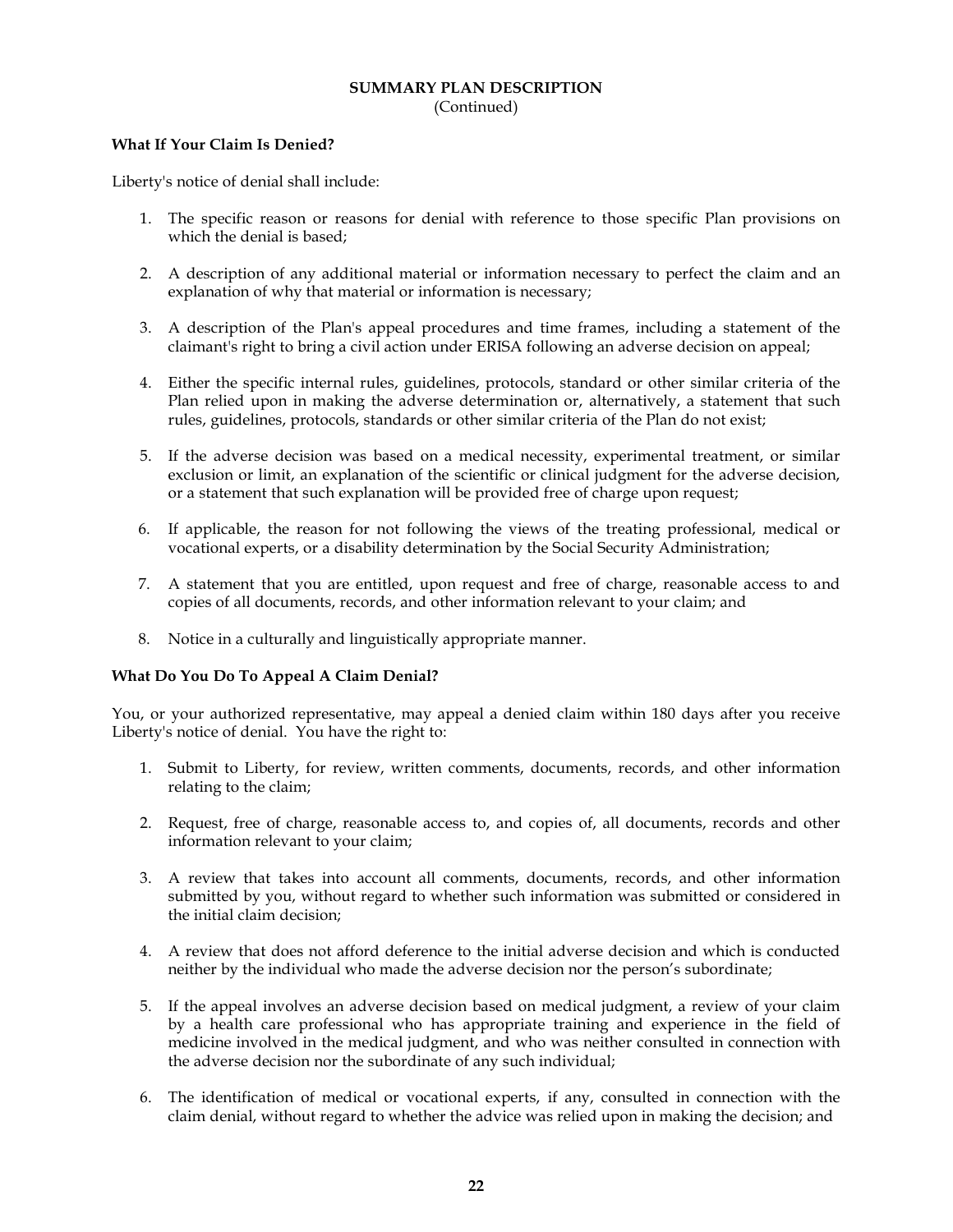7. A review and reasonable opportunity to respond to any new or additional evidence considered, relied upon, or generated, or any new or additional rationale in support of an adverse decision, before an adverse decision is rendered.